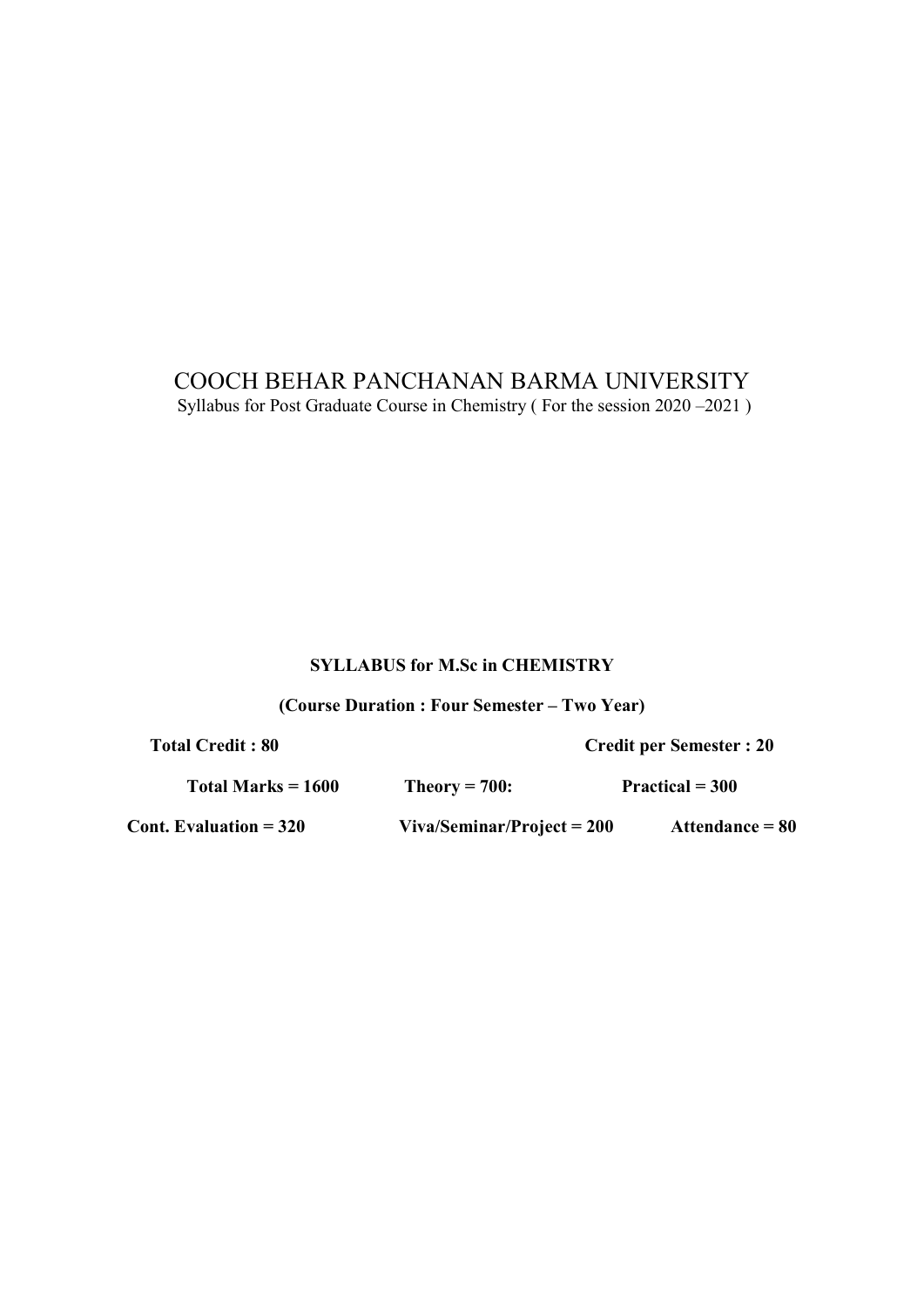# Course Structure

| Se<br>$\mathbf{m}$ | Paper<br>Code | <b>Paper Name</b>                                           | Theo | E  | Attend | Total | Credit         | Pract | Seminar/<br>Project<br>Viva/ | Credit           | Total<br>Marks | Total<br>Credit |
|--------------------|---------------|-------------------------------------------------------------|------|----|--------|-------|----------------|-------|------------------------------|------------------|----------------|-----------------|
| Semester-1         | Core-1        | Organic<br>Chemistry-1                                      | 50   | 20 | 5      | 75    | $\overline{3}$ | 25    |                              | $\overline{c}$   | 100            | 5               |
|                    | Core-2        | Inorganic<br>Chemistry-1                                    | 50   | 20 | 5      | 75    | 3              | 25    |                              | $\overline{c}$   | 100            | 5               |
|                    | Core-3        | Physical<br>Chemistry-1                                     | 50   | 20 | 5      | 75    | $\overline{3}$ | 25    |                              | $\overline{c}$   | 100            | 5               |
|                    | Core-4        | Spectroscopy                                                | 50   | 20 | 5      | 75    | $\overline{4}$ | 25    |                              | $\,1$            | 100            | 5               |
|                    | Core-5        | Organic<br>Chemistry-2                                      | 50   | 20 | 5      | 75    | 3              | 25    |                              | $\boldsymbol{2}$ | 100            | 5               |
| Semester-2         | Core-6        | Inorganic<br>Chemistry-2                                    | 50   | 20 | 5      | 75    | $\overline{3}$ | 25    |                              | $\boldsymbol{2}$ | 100            | 5               |
|                    | Core-7        | Physical<br>Chemistry-2                                     | 50   | 20 | 5      | 75    | $\mathfrak{Z}$ | 25    |                              | $\overline{c}$   | 100            | 5               |
|                    | Core-8        | Advanced<br>Spectroscopy                                    | 50   | 20 | 5      | 75    | $\overline{4}$ | 25    |                              | $\mathbf{1}$     | 100            | 5               |
| Semester-3         | Core-9        | Org/Inorg                                                   | 50   | 20 | 5      | 75    |                |       | 25                           |                  | 100            | 5               |
|                    | DCE-I         | Special paper<br>[one from pool<br>of three]                | 50   | 20 | 5      | 75    |                |       | 25                           |                  | 100            | 5               |
|                    | $DCE-II$      | Special paper<br>(practical)<br>[one from pool<br>of three] |      | 20 | 5      |       |                | 50    | 25                           | 5                | 100            | 5               |
|                    | $GE-1$        | one from pool<br>of three                                   | 50   | 20 | 5      | 75    | $\overline{3}$ |       | 25                           | $\overline{2}$   | 100            | 5               |
| 4<br>Semester      | Core-10       | Physical<br>Analytical &<br>Industrial                      | 50   | 20 | 5      | 75    |                |       | 25                           |                  | 100            | 5               |
|                    | DCE-III       | Special paper<br>[one from pool<br>of three]                | 50   | 20 | 5      | 75    |                |       | 25                           |                  | 100            | 5               |
|                    | DCE-IV        | Special paper<br>(practical)<br>[one from pool<br>of three] |      | 20 | 5      |       |                | 50    | 25                           |                  | 100            | 5               |
|                    | $GE-2$        | one from pool<br>of three                                   | 50   | 20 | 5      | 75    | $\mathfrak{Z}$ |       | 25                           | $\overline{2}$   | 100            | 5               |
|                    |               |                                                             |      |    |        |       |                |       |                              |                  | 1600           | $80\,$          |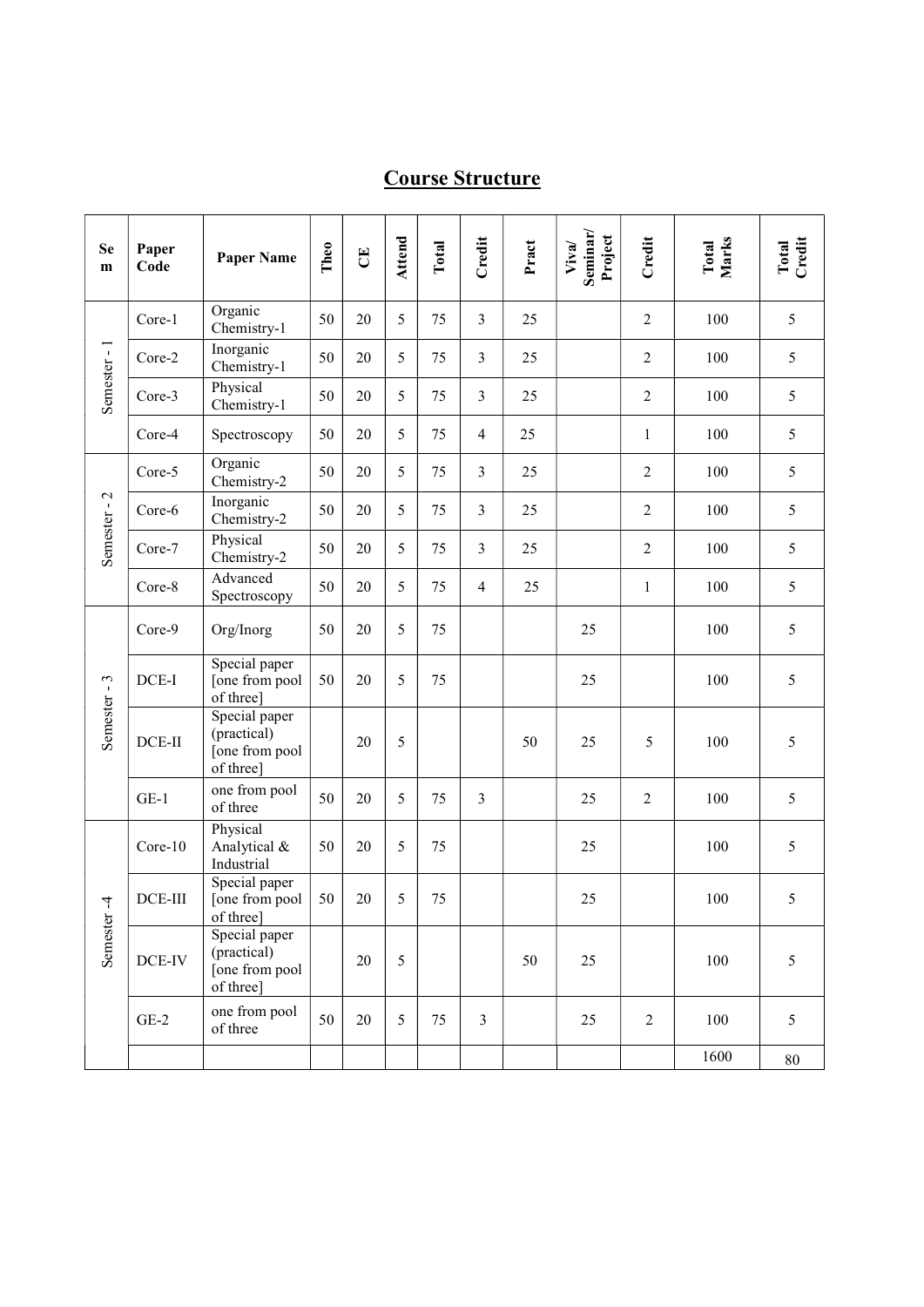## Course Content

## Semester – I

# Organic Chemistry Paper Name : Organic Chemistry – I, Credit-5, FM-100 Paper Code : Core-1T Theory  $(T)$ : Credit – 3, Full Marks – 75 (ESE -50 + CE- 20 + Attendance-5)

#### A. Structure Activity Relationship (12 Lectures)

MO treatment of acyclic and cyclic conjugated systems; Hückel's rule and concept of aromaticity, annulenes, heteroannulenes, fullerenes  $(C_{60})$ , alternate and non-alternate hydrocarbons, anti-aromaticity, pseudo-aromaticity, homo-aromaticity; graphical methods – Frost diagram, Hückel treatment - applications to ethylene, allyl cyclopropenyl, butadiene, cyclobutadiene.

#### B. Stereochemistry (18 lectures)

Acyclic systems up to 4 chiral centers : Compounds with asymmetric carbons in branched chains, symmetry; point groups, correlation of axial dissymmetry and centrodissymmetry, Nomenclature of compounds involving axial and planar chirality, Winstein-Holness equation, Curtin Hammett principle; Conformational analysis of cyclohexene, decalins and their derivatives; Effects of conformation on reactivity in acyclic compounds and cyclohexanes. Elements of Symmetry and Chirality, Optical purity, enantiotopic and diastereotopic atoms, groups and faces, stereospecific and stereoselective synthesis.

Criteria for Chirality. Desymmetrization.Axial, planar and helical chirality: Configurational nomenclature:Axiallychiralallenes,spiranes,alkylidene cycloalkanes, chiral biaryls, atropisomerism. Planar chiral ansacompounds and trans- cyclooctene.Helically chiral compounds

Relative and absolute configuration: Determination of absolute configuration by chemicalcorrelation methods.Racemisation, racemates and resolution techniques: Resolutions by direct crystallization,diastereoisomer salt formation chiral chromatography and asymmetric transformation.Determination of configuration in E,Z-isomers: Spectral and Chemical methods ofconfiguration determination of E,Z isomers. Determination of configuration in aldoximes andketoximes

#### C. Substitution & Elimination Reaction: (8 lectures)

## substitution (aliphatic electrophilic & nucleophilic) & Elimination reactions of aliphatic and aromatic compounds

#### D. Pericyclic Reaction (12 lectures)

Classification and stereochemical modes. Thermal and photopericyclic reactions, Selection rules and stereochemistry of electrocyclic reactions, cycloadditions, sigmatropic rearrangements, carbene addition, cheleotropic reactions. Rationalization based on Frontier M.O. approach, correlation diagrams, Dewer-Zimmermann approach, Mobius and Hückel systems, Sommelet-Hauser, Cope, aza Cope and Claisen rearrangements , Ene Reaction, Wittig rearrangement, suitable examples of [(2П +2 П), (4П +2 П), (4П +  $4\Pi$ ,  $(2\Pi + 2\Pi + 2\Pi)$  and metal catalyzed cycloaddition reactions.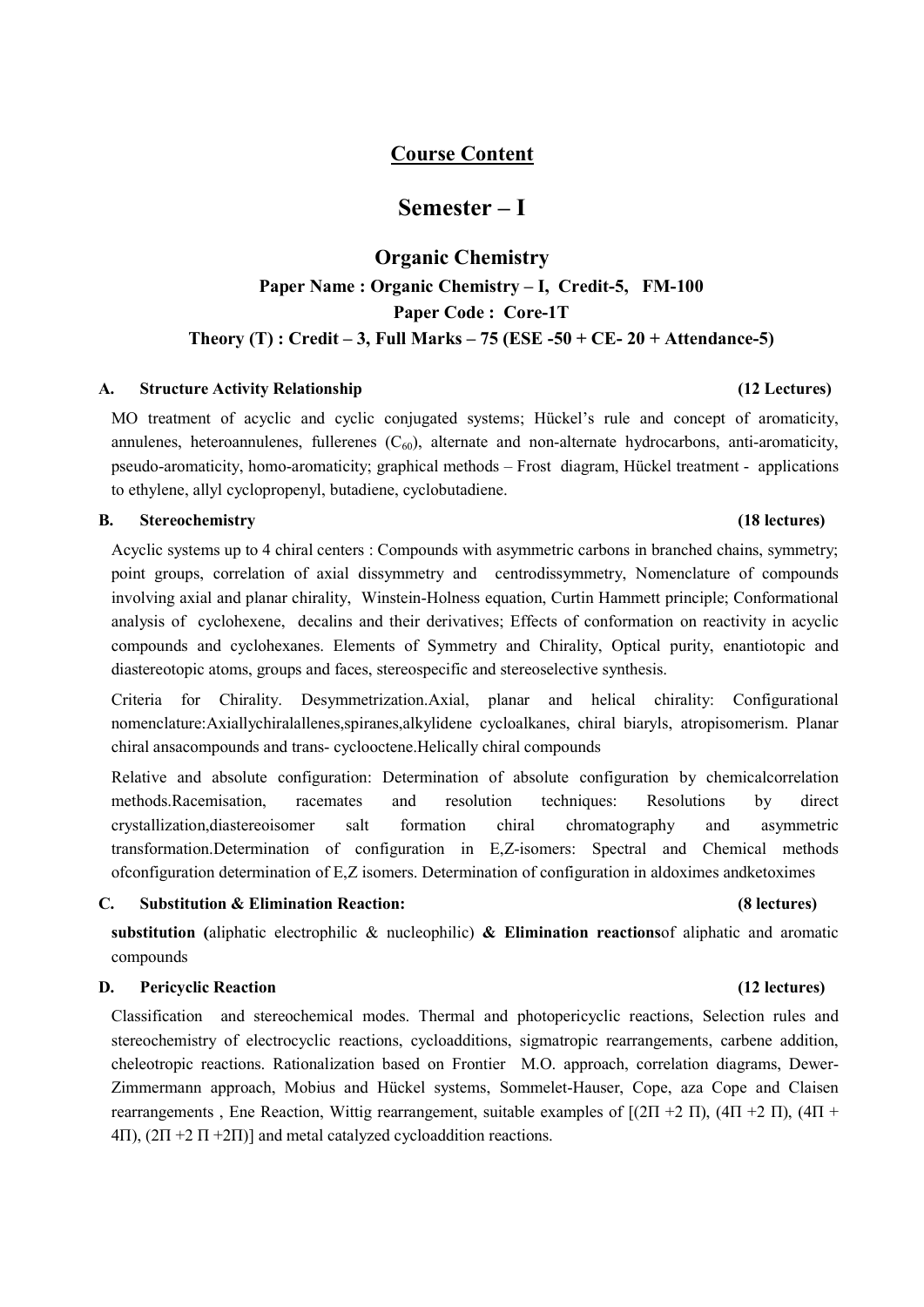## Paper Name : Organic Chemistry– I

### Paper Code : Core-1P

Practical  $(P)$ :  $C \cdot P = C \cdot P$  Full Marks – 25

## Practical (30 practical classes)

## Isolation of Natural products (Any three)

- 1. Extraction of curcumin from turmeric.
- 2. Extraction of caffeine from tea/coffe.
- 3. Extraction of cinnamaldehyde from cinnamom
- 4. Extraction of Eugenol from clove
- 5. Extraction of Lycopene from tomatoes

### One stage preparations and Recrystallisation (any Ten)

1. Benzilic acid rearrangement: Benzilic acid from benzil 2. Sandmeyer reaction: p-Nitroiodobenzene from p-nitroaniline 3. Heterocyclic compound: 7-Hydroxy-4-methylcoumarin from resorcinol 4. Acetylation: Mannitol hexaacetate from mannitol Acetanilide from Aniline. Glucose pentacetate from glucose 5. Claisen-Schmidt reaction Dibenzalacetone from benzaldehyde 6. Oxidation: Fluorenone from fluorine Benzoic acid from Benzaldehyde 7. Acetylation: Acetylferrocene from ferrocene 8. Hydrolysis: Benzoic acid from Benzamide. 9. Bromination: p-Bromoacetanilide from Acetanilide. 10. Nitration: m-dinitrobenzene from Nitrobenzene. p-nitroacetanilide from acetanilide 11. Benzoylation: Benzanilide from Aniline.

- Adam Jacobs, Understanding organic reaction mechanism. Cambridge University press (1997)
- F.A. Carey and R. J. Sundberg (Part A and B) Kluwer Academic / Plenum Publishers (2000)
- E,L.Eliel, Stereochemistry of carbon compounds. John Wiley (1997)
- Modern Organic Synthesis-an introduction by George S.Zweifel and Michael H. Nantz, W. H. Freeman & company, New York
- Some Modern Methods of Organic Synthesis W. Carothers, Third Edition, Cambridge University Press, Cambridge, 1988.
- Advanced Organic Synthesis, Part B-Reactions and Synthesis, Francis A. Carey and Richard J. Sudenburg, Fourt edition, Kluwer academic publishers, New York.
- Photochemistry and Pericyclic Reactions by Jagdamba Singh
- Organic Reactions and Orbital Symmetry by Gilchrist and Storr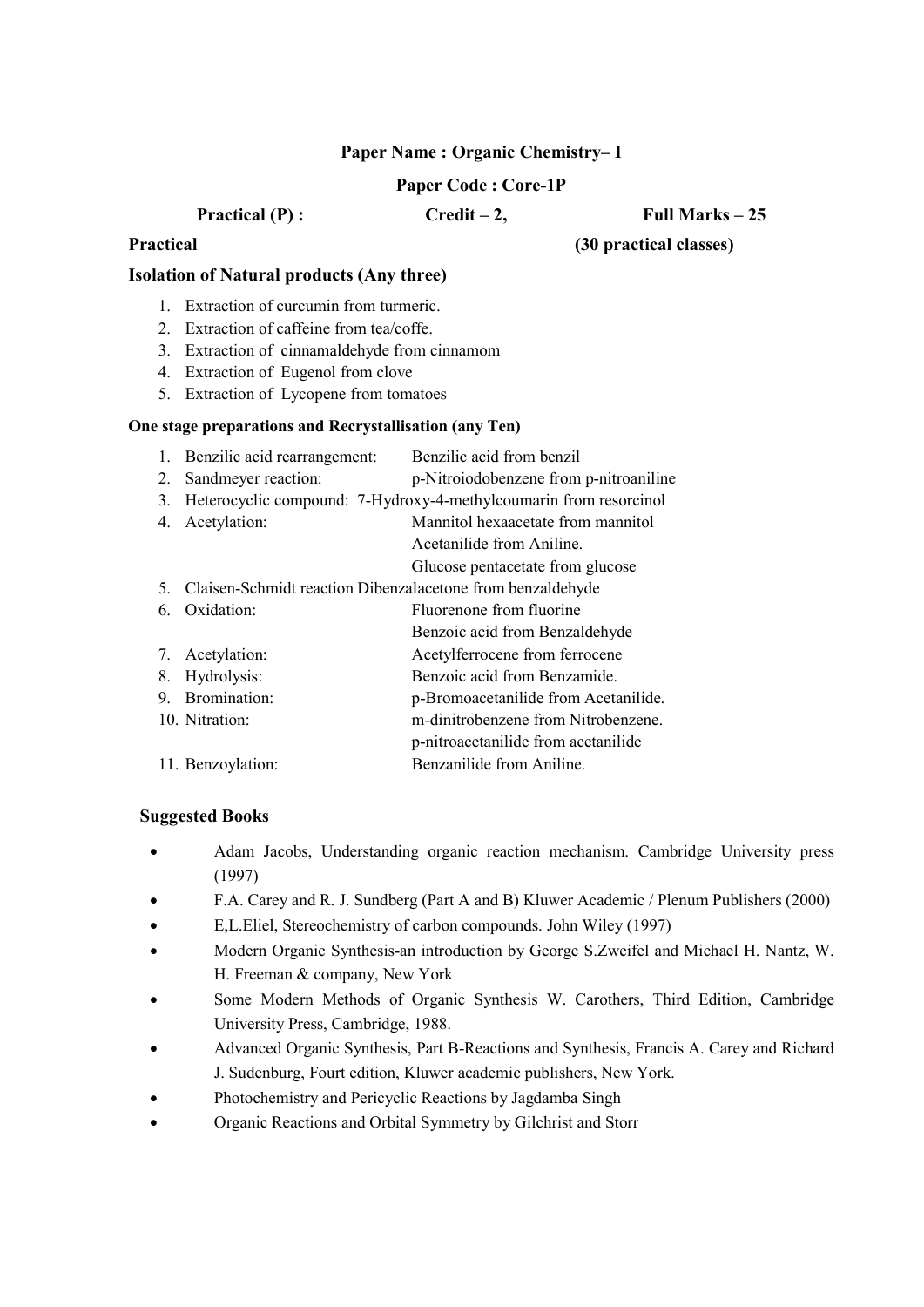# Inorganic Chemistry

## Paper Name : Inorganic Chemistry – I, Credit-5, FM-100

Paper Code : Core-2T

Theory  $(T)$ : Credit – 3, Full Marks – 75 (ESE -50 + CE- 20 + Attendance-5)

#### A. Coordination Chemistry: (18 lectures)

Adjusted CFT, Effect of crystal field stabilization on ionic radii, lattice energy, hydration enthalpy and stabilization of complexes (Irving Williams order). Site preference in mixed metal oxides (Spinel and inverse spinel structures). Tetrahedral distortion and Jahn Teller effect, Static and Dynamic Jahn-Teller effect. Microstates, Russell-sander's terms, energy ordering of terms and Racah parameters, interelectronic repulsion parameters in complex ion terms-vs-free ion terms, hole formalism, determination of ground and excited state terms of  $d<sup>n</sup>$  ions, spin-orbit coupling, effect of crystal field on Russell- Sander's terms, concept of correlation diagram.

### B. Structure & Bonding of Inorganic molecule (10 lectures)

Bonding in homonuclear and heteronuclear diatomic molecules of 2nd period. Bonding in triatomic  $(H_3 +, H_4)$ BeH<sub>2</sub>, H<sub>2</sub>O), tetra-atomic (BH<sub>3</sub>, NH<sub>3</sub>) and CH<sub>4</sub>. MO diagrams, Walsh diagrams. Models of structure prediction

### C. Reaction Mechanism-I: (12 lectures)

Inert and labile complexes, consideration of octahedral substitution reactions in the light of VBT and CFT. Mechanism of substitution reactions, Classification of reactions of complex compounds, energy profile diagram of ligand substitution reactions- associative (A), dissociative (D), interchange (I) etc. type pathways, relation between intimate and stoichiometric mechanisms of ligand substitution

### D. Clusters-I (8 lectures)

Higher boranes, carboranes, metalloboranes and metallocarboranes.

## Paper Name : Inorganic Chemistry– I Paper Code : Core-2P

| <b>Practical</b> $(P)$ : | $Credit-2$ , | Full Marks $-25$       |  |  |
|--------------------------|--------------|------------------------|--|--|
| <b>Practical</b>         |              | (30 practical classes) |  |  |

Inorganic qualitative analysis: Less common metals – Be, Mo, W, Ti, Zr, Th, V, U, Ce and all the radicals included in the B. Sc (Honours) Chemistry syllabus.

- Ligand field theory and its application by B. N. Figgis
- Inorganic chemistry, principal of structure and reactivity by J. E. Huheey, E. A. Keiter, R. L. Keiter, O. K. Medhi
- Inorganic Chemistry, 4th edition by C. E. Housecroft, A. G. Sharpe
- Inorganic Chemistry by Shriver and Atkins
- Inorganic Chemistry, Vol.- 5 by A. K. Das, M. Das
- Elements of magnetochemistry by R. L. Dutta, A. Shyamal
- Chemistry of elements by N. N. Greenwood and A. Earnshaw
- Inorganic Chemistry: Principles , D. Banerjea
- Hand book of Inorganic analysis, G. N. Mukherjee
- Vogel's Quantitative Inorganic analysis, G. Svehla& B. Shivasankar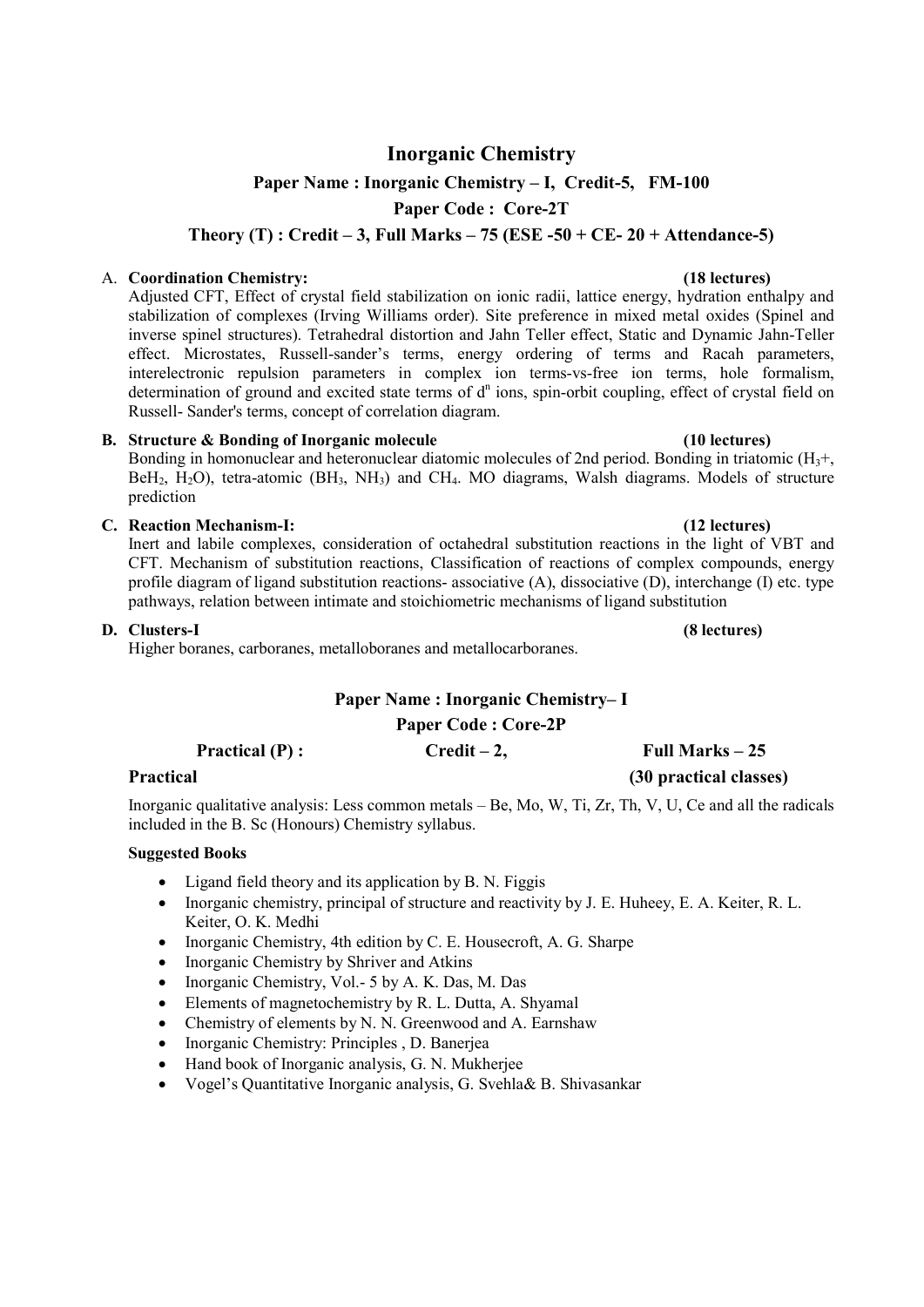## Physical Chemistry

## Paper Name : Physical Chemistry – I, Credit-5, FM-100

Paper Code : Core-3T

Theory (T) : Credit – 3, Full Marks – 75 (ESE -50 + CE- 20 + Attendance-5)

#### A. Quantum Chemistry – I (18 Lectures)

Schrödinger equation, Basic postulates and theorems, Physical interpretation of wave function, stationary states, operator formation, atomic unit system, Heisenberg's equation of motion, Particle in a box problem, Finite barrier problem and tunneling, Linear harmonic oscillator, Ladder operators, Angular momentum problem, Rigid rotor. Hydrogen atom problem and its implications

#### B. Classical Thermodynamics (10 Lectures)

Brief review of  $1<sup>st</sup>$ ,  $2<sup>nd</sup>$  and  $3<sup>rd</sup>$  laws of thermodynamics, Nernst heat theorem and the third law of thermodynamics, calculation of entropy changes in chemical reactions. Mathematical and thermodynamic probability, Entropy and probability, the free energy of a mixture, Partial molal quantities, Analytical form of the chemical potential in ideal solutions, Chemical potential of a solute in a binary solution, Application of Gibbs Duhem equation, Nonideal solutions, concept of activity: experimental determination of activitycoefficients of non electrolytes, Application of thermodynamics to micelles and microemulsion

#### C. Chemical Kinetics – I (10 Lectures)

Potential energy surface: reaction coordinates and reaction paths, Transition state theory and thermodynamics, Reactions in solutions: enzyme catalysis and enzyme inhibition reactions, ionic reactions, oscillating reaction.

Fast reactions: Flow and stop-flow technique, Flash photolysis, Relaxation and Nuclear magnetic resonance techniques

#### D. Macromolecules (10 Lectures) (10 Lectures)

Polymer definition, various types of polymers, electrically conducting, fire resistant, liquid crystal polymers, kinetics and mechanism of polymerization .Molecular mass, number and mass average molecular mass, molecular mass determination by various methods (osmometry, viscometry, diffusion and light scattering), sedimentation, chain configuration of macromolecules, and calculation of average dimensions of various chain structures, visco-elasticity

#### Paper Name : Physical Chemistry– I

## Paper Code : Core-3P

## Practical  $(P)$ : Credit – 2, Full Marks – 25

## Practical (32 practical classes)

- 1. Studies on the kinetics of iodination of acetone.
- 2. Determination of solubility product of PbI<sub>2</sub> by titrametric method.
- 3. Determination of coordination number of  $Cu<sup>++</sup>$  (partition method).
- 4. Ion exchange capacity of resin.
- 5. Verification of Beer's law and studies on the kinetics of alkaline hydrolysis of crystal violet.
- 6. Conductometric titration of a mixture of acids.
- 7. Estimation of acid potentiometrically.
- 8. Estimation of acid pH metrically.

- Ouantum Chemistry by A B Sannigrahi
- Chemical Kinetics  $(3<sup>rd</sup>$  edition) Pearson Publisher by K. J. Laidler
- Polymer Science  $(3^{rd}$  Edition) by V.R. Gowariker, N.V. Viswanathan, Javadev Sreedhar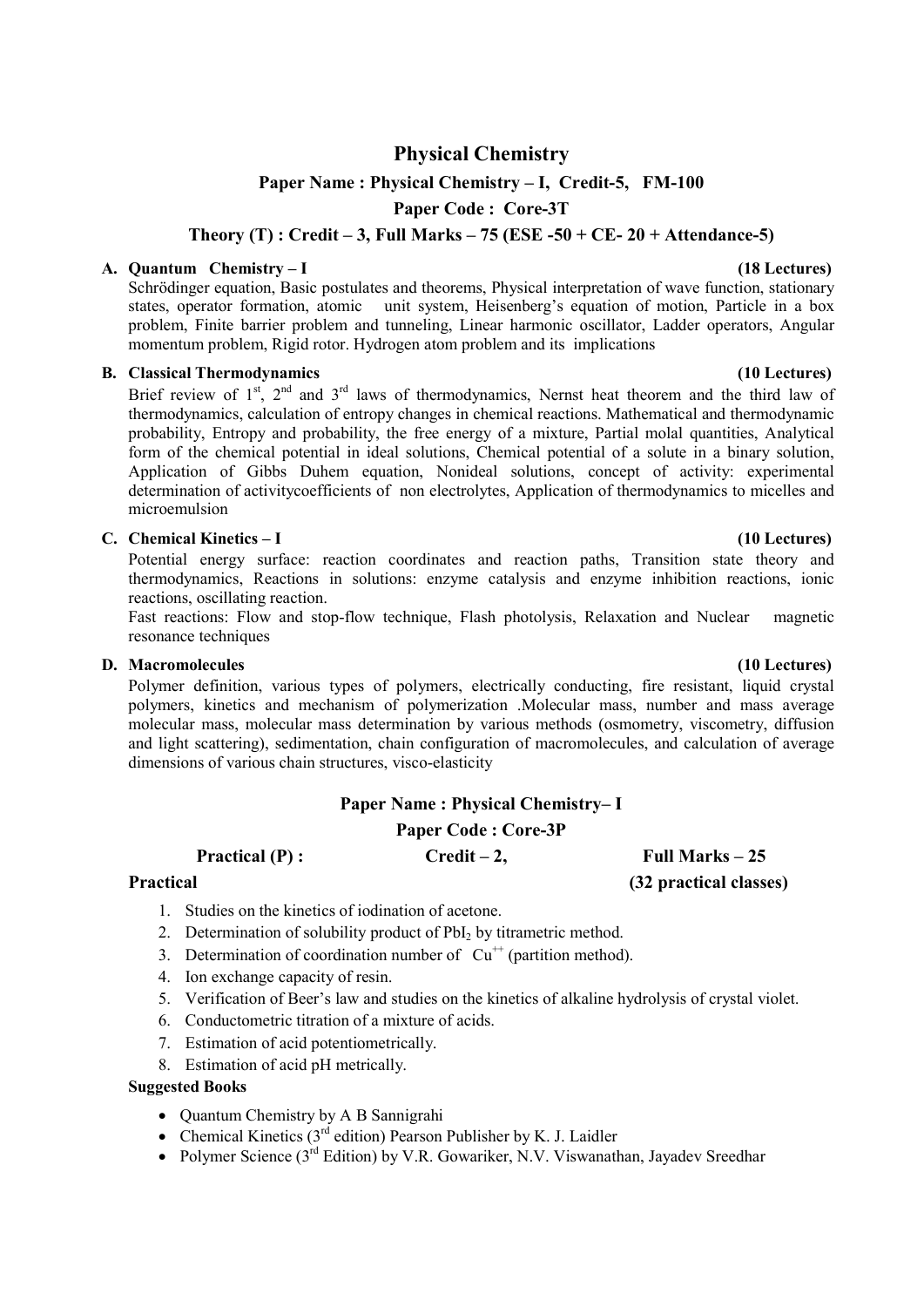- A Textbook of Physical Chemistry, Vol 5, by K. L. Kapoor, McGraw Hill Publisher
- $\bullet$  Introductory polymer chemistry, by G. S. Misra
- Text Book of Polymer Science, F.W. Billmeyer
- Chemical Thermodynamics (Classical, Statistical & Irreversible) by Hrishikesh Chatterjee
- Thermodynamics For Chemists by Samuel Glasstone
- Practical Physical Chemistry by Renu Gupta (New Age International Pubisher)
- An Advanced Course in Practical Chemistry by A.K. Nad, B. Mahapatra, A. Ghoshal

## Spectroscopy

### Paper Name : Spectroscopy, Credit-5, FM-100

Paper Code : Core-4T

### Theory  $(T)$ : Credit – 4, Full Marks – 75 (ESE -50 + CE- 20 + Attendance-5)

A. Introduction to basic principles, Widths and Intensities of spectral transitions, Fourier transform, computer averaging techniques, LASERS. (10 lectures)

#### B. Microwave Spectroscopy: (10 lectures)

Classifications of molecules based on moments of inertia,Rotational spectra, Rigid and non rigid rotor model, Selection rules, Spectral intensity, degeneracy and relative population of energy levels, Isotopic substitution. Symmetric top molecules

#### C. Infra-red Spectroscopy: (10 lectures)

Vibrational and rotation-vibrational spectra, Simple harmonic oscillator model, Selection rules, Fundamentals and overtones, Hot bands, Q, P, and R branches, Chemical analysis by IR techniques

#### D. Raman Spectroscopy (12 lectures)

Rayleigh and Raman scattering, Classical and Quantum theory of Raman effect, Stokes and anti-Stokes lines, rotational and vibrational Raman spectra, Mutual exclusion rule, Applications of Raman spectroscopy.

### E. 1H NMR. (20 lectures)

Principle, instrumentation and different techniques (CW & FT) of NMR spectroscopy, factors influencing chemical shift, spin-spin interactions, coupling constant (J), spin decoupling, spin tickling, classification of ABX, AMX, ABC,  $A_2B_2$  in proton NMR.

## Paper Name : Spectroscopy Paper Code : Core-4P Practical  $(P)$ : Credit – 1, Full Marks – 25

#### Practical (15 practical classes)

IR Spectra of prepared organic and inorganic compounds/IR band assignment. [Curcumin, caffeine of tea/coffee, cinnamaldehyde, Eugenol, Lycopene. Cobalt acetylacetonate, cis and trans  $[Co(en),Cl<sub>2</sub>]$ , Co(salen), Cu(acac)<sub>2</sub>.H<sub>2</sub>O]

- Organic Spectroscopy: Dyer & Silverstein
- Fundamentals of Molecular Spectroscopy : C. N. Banwell
- Fundamentals of photochemistry : K. K. Rohatgi-Mukherjee
- Introduction to Molecular spectroscopy: G M Barrow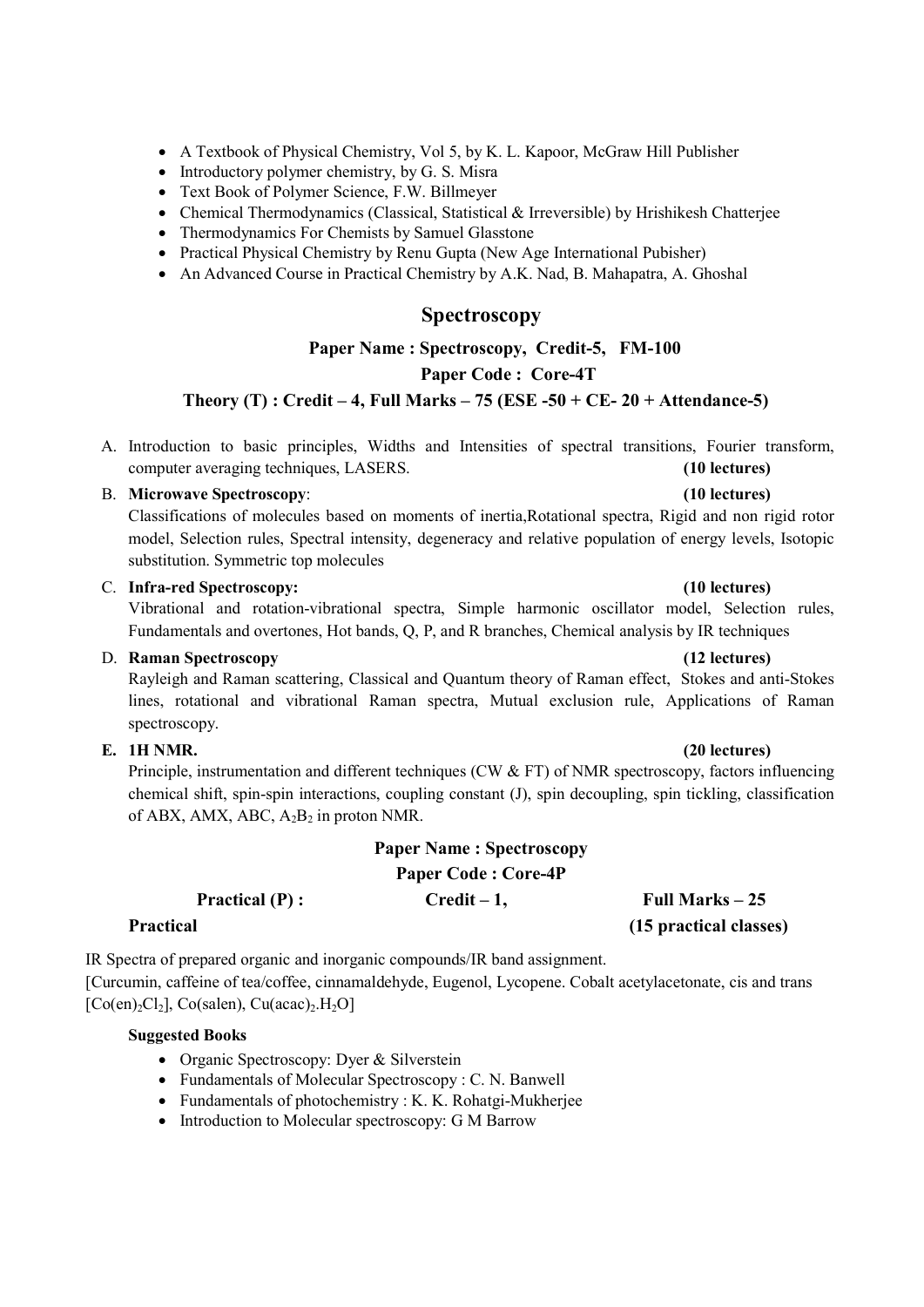## Semester – II

### Organic Chemistry

### Paper Name : Organic Chemistry – II, Credit-5, FM-100

Paper Code : Core-5T

### Theory  $(T)$ : Credit – 3, Full Marks – 75 (ESE -50 + CE- 20 + Attendance-5)

#### A. Photochemistry (12 Lectures)

Basic principles, Jablonski diagram, photochemistry of olefinic compounds, Cis-trans isomerisation, stereomutation Paterno-Buchi reaction, Norrish type I and II reactions, photoreduction of ketones, di- $\pi$ methane rearrangement, photochemistry of arenes, Photoreaction in solid state. Method of generation and detection (ESR) of radicals, radical initiators, reactivity pattern of radicals, substitution and addition reactions involving radicals, cyclisation of radicals, allylic halogenation, autooxidation

#### B. Nucleophilic and Electrophilic Aromatic substitution: (12 Lectures)

Aromatic Nucleophilic substitution:  $SN<sub>1</sub>(Ar)$ ,  $SN<sub>2</sub>(Ar)$ , and benzyne mechanisms; evidence for the structure of benzyne. Von Richter rearrangement. Definition and types of ambident nucleophiles.The arenium ion mechanism, orientation and reactivity, energy profile diagrams. The ortho/para ratio, ipso attack, orientation in other ring systems. Quantitative treatment of reactivity in substrates and electrophiles. Diazonium coupling, Vilsmeir reaction, Gattermann-Koch reaction

#### C. Reagents in organic synthesis (12 Lectures)

Use of following reagents in organic synthesis and functional group transformations – complex metal hydrides, Gilman's reagent, lithium dimethyl cuprate, LDA, DCC, Merrifield resin, Peterson's synthesis, Lawesson's reagent, Wilkinson's catalyst, Baker yeast., hypervalent organoiodines (introduction) and reagents of non-transition metals – Zn, Cd, Sm and In

#### D. Selective Name Reactions: (12 Lectures)

Barton, Baylis Hillman reaction, Benzoin condensation, Chichibabin Reaction, Darzens reaction, Dieckman condensations, Grignard reactions. Henry reaction, Knovengeal reaction, Mannich, McMurry, Perkin, Peterson olefination, Reformatsky and Reimer-Tiemann, Robinson Annulation. Stobbe, Stork enamine reaction and selective mono and di alkylation via enamines. Wittig and its modifications and other reactions, Oppenauer oxidation, Mitsonobu Reaction

### Paper Name : Organic Chemistry– II

#### Paper Code : Core-4P

## Practical (P) : Credit – 2, Full Marks – 25

Practical (P) : (30 practical class)

#### Isolation / Estimation of natural products

- 1. Extraction of clove oil from cloves.
- 2. Estimation of glucose by Folin Wu method.
- 3. Estimation of citral using hydroxylamine hydrochloride.
- 4. Estimation of saponification value of oil.

#### Two stage preparations (any Ten)

- 1. Benzaldehyde  $\rightarrow$  Benzalacetophenone $\rightarrow$  Epoxide
- 2. 4-Nitro toluene  $\rightarrow$  4-Nitro benzoic acid  $\rightarrow$  4-Amino benzoic acid
- 3. Resorcinol  $\rightarrow$  4-methyl-7-hydroxy coumarin  $\rightarrow$  4-Methyl-7-acetoxy coumarin
- 4. Hydroquinone  $\rightarrow$ Hydroquinone diacetate  $\rightarrow$  1,2,4-Triacetoxy benzene
- 5. Acetanilide  $\rightarrow$  p-Acetamidobenzene sulphonyl chloride  $\rightarrow$  p-acetamidobenzenesulphonamide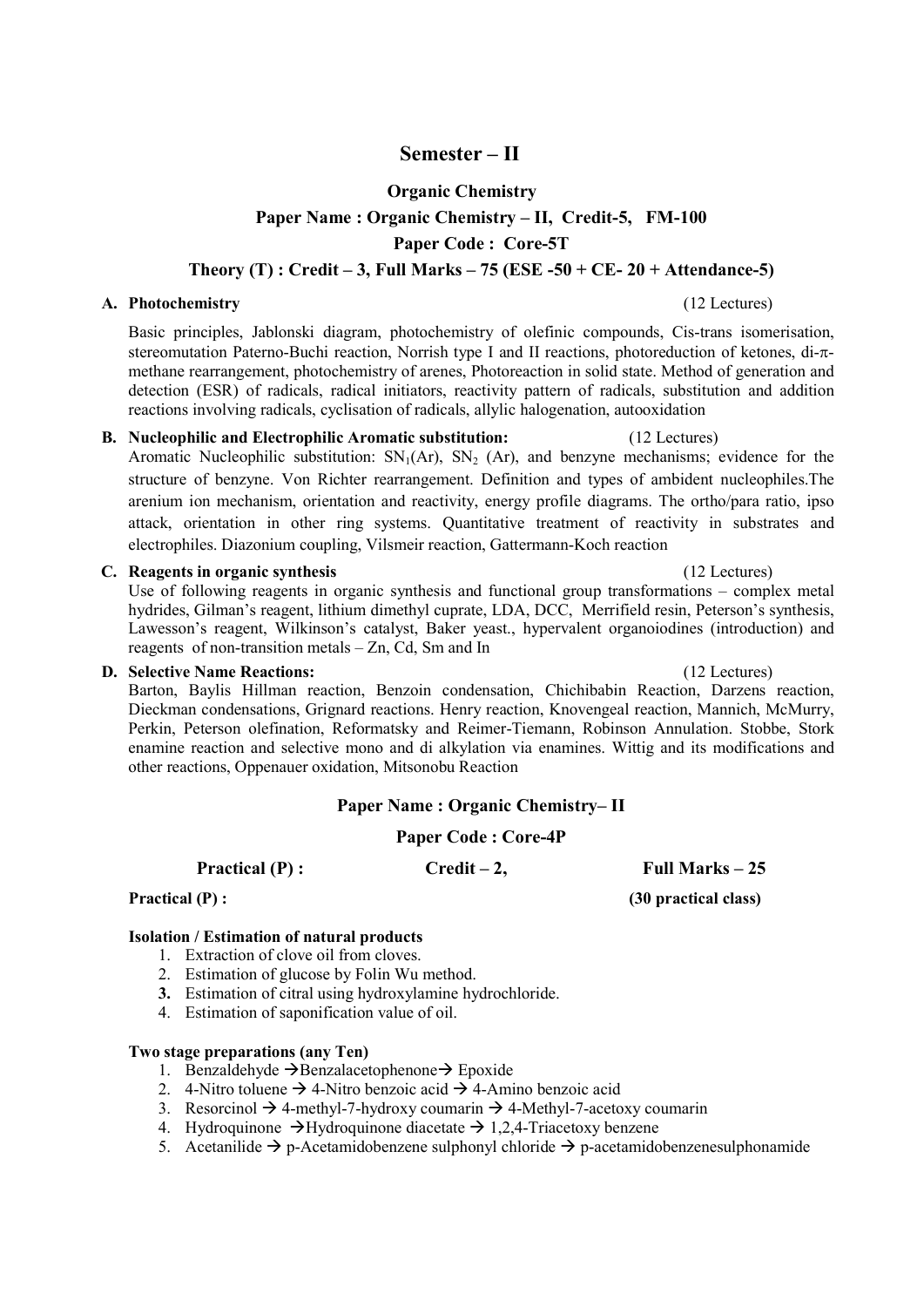- 6. p-Amino phenol  $\rightarrow$  p-Acetyl amino phenol  $\rightarrow$  p-Ethoxy acetanilide
- 7. p-Cresol  $\rightarrow$  p-Cresyl benzoate  $\rightarrow$  2-Hydroxy-5-methyl benzophenone
- 8. Phthalimide  $\rightarrow$  N-Benzylphthalimide  $\rightarrow$  Benzylamine
- 9. Aniline  $\rightarrow$  Acetanilide  $\rightarrow$  p-nitroacetanilde
- 10. Acetanilide  $\rightarrow$  p-nitroacetanilide  $\rightarrow$  p-nitroaniline
- 11. benzyl alcohol  $\rightarrow$  benzaldehyde  $\rightarrow$  benzoic aid
- 12. Phthalic acid  $\rightarrow$  Phthalimide  $\rightarrow$  Anthranilic acid
- 13. o-Nitroaniline  $\rightarrow$  o-Phenylene diamine  $\rightarrow$ Benzimidazole
- 14. Aniline  $\rightarrow$  Acetanilide  $\rightarrow$  p-bromoacetanilde

## Suggested Books:

- Photochemistry and Pericyclic Reactions by Jagdamba Singh
- Organic Reactions and Orbital Symmetry by Gilchrist and Storr
- Some Modern Methods of Organic Synthesis W. Carothers, Third Edition, Cambridge University Press, Cambridge, 1988.
- Modern Organic Synthesis-an introduction by George S.Zweifel and Michael H. Nantz, W. H. Freeman & company, New York

## Inorganic Chemistry

#### Paper Name : Inorganic Chemistry – II, Credit-5, FM-100

### Paper Code : Core-5T

#### Theory (T) : Credit – 3, Full Marks – 75 (ESE -50 + CE- 20 + Attendance-5)

#### A. Metal-ligand equilibrium in Solution: (12 lectures)

Stability of mononuclear, polynuclear and mixed ligand complexes in solution. Stepwise and overall formation constants and their relations. Trends in stepwise formation constants, factors affecting the stability of metal complexes with reference to the nature of the metal ions and ligands. Statistical and non-statistical factors influencing stability of complexes in solution. Stability and reactivity of mixed ligand complexes with reference to chelate effect and thermodynamic considerations. Macrocyclic and template effect. Spectrophotometric and pH metric determination of binary formation constants

#### B. Spectra of Complex: (15 lectures)

Orgel diagrams (qualitative approach), Tanabe-Sugano diagrams, selection rules for spectral transitions, relaxation of selection rule and band intensity, band width and shape, d-d spectra of  $d<sup>n</sup>$  ions and crystal field parameters, measurement of 10 Dq and B, nephelauxetic series, effet of Jahn-Teller distortion on spectra. Experimental evidence of metal-ligand overlap. MOT to rationalize  $\sigma$  and  $\pi$  interactions in octahedral, square planar and tetrahedral metal complexes. Symmetry designations of LGOs and MOs. Simplified MO diagrams

#### C. Reaction Mechanism of inorganic complex: (15 lectures)

Some important rate laws of ligand substitution reaction, activation parameters ( $\Delta S\#$ ,  $\Delta H\#$ ,  $\Delta V\#$ ), mechanism of isomerization reaction, linkage isomerism, cis-trans isomerism, intramolecular and intermolecular racimization, Ray-Dutta and Bailar twist mechanisms, substitution in octahedral complexes- the Eigen-Wilkins mechanism, the Fuoss-Eigen equation, linear free energy relation (LFER) etc. conjugate base formation, anation reaction and base hydrolysis, reactions without metal-ligand cleavage. Substitution reactions in square planar complexes, Trans effect, mechanism of the substitution process, nucleophilicity parameter.

#### D. Clusters-II (8 lectures)

Metal carbonyls and halide clusters, compounds with metal-metal multiple bonds, isopoly and heteropoly acids and their salts.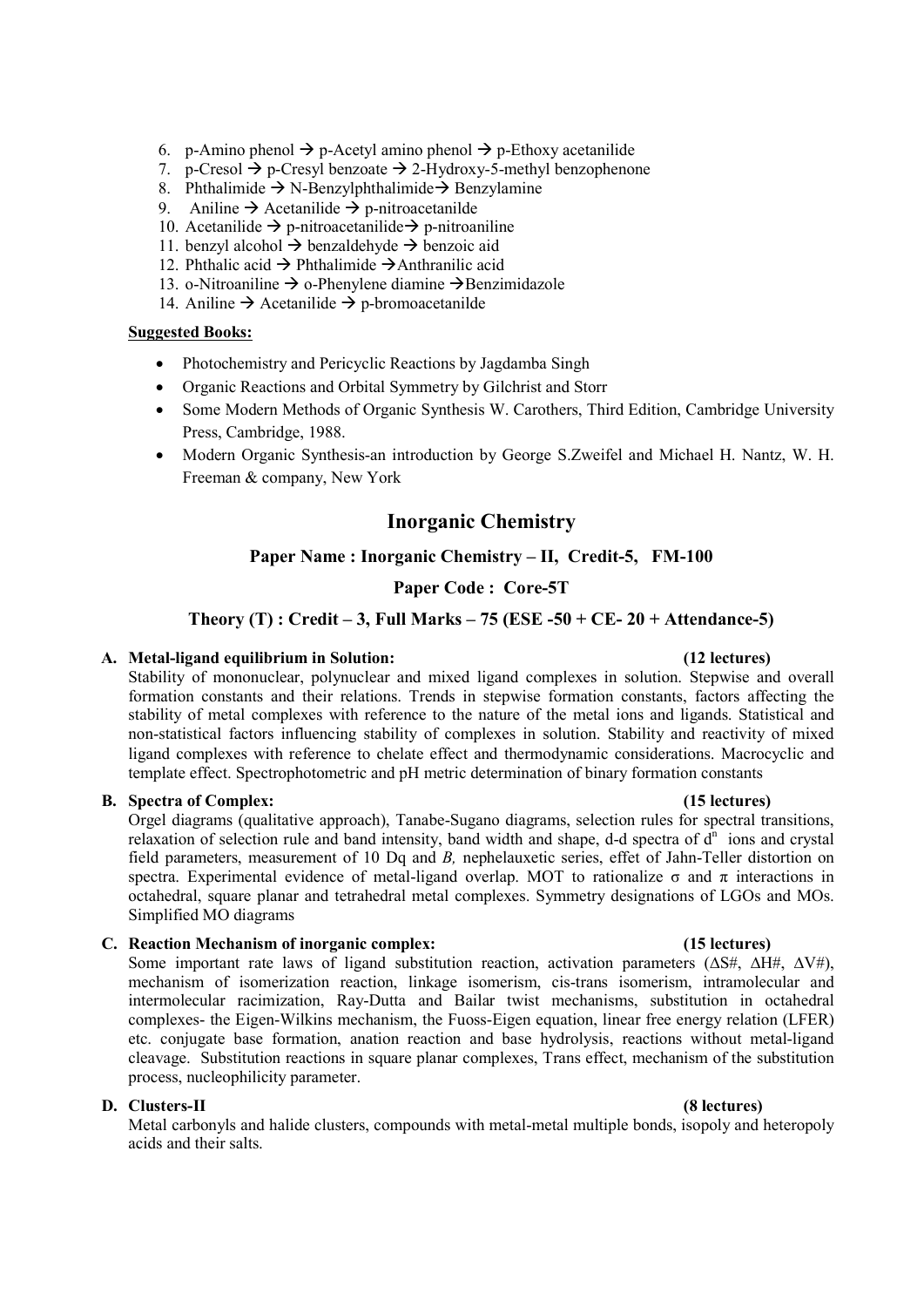#### Paper Name : Inorganic Chemistry–II

#### Paper Code : Core-6P

Practical  $(P)$ : Credit – 2, Full Marks – 25

Inorganic quantitative analysis: (30 Classses)

Separation and estimation of two metal ions from minerals, alloys or solutions.

#### Suggested Books

- Ligand field theory and its application by B. N. Figgis
- Inorganic chemistry, principal of structure and reactivity by J. E. Huheey, E. A. Keiter, R. L. Keiter, O. K. Medhi
- Inorganic Chemistry, 4th edition by C. E. Housecroft, A. G. Sharpe
- Inorganic Chemistry by Shriver and Atkins
- Inorganic Chemistry, Vol.- 5 by A. K. Das, M. Das
- Inorganic Chemistry, Vol.- 6 by A. K. Das, M. Das
- Elements of magnetochemistry by R. L. Dutta, A. Shyamal
- Inorganic Chemistry: Principles , D. Banerjea
- Hand book of Inorganic analysis, G. N. Mukherjee
- Vogel's Text Book of Quantitative Inorganic analysis, J. Bassett, R.C Denny, G. H Jefery& J. Mendham

## Physical Chemistry

## Paper Name : Physical Chemistry – II, Credit-5, FM-100 Paper Code : Core- 7T

## Theory  $(T)$ : Credit – 3, Full Marks – 75 (ESE -50 + CE- 20 + Attendance-5)

#### A. Quantum Chemistry – II (20 lectures)

The variational method, Eckart's theorem, Linear variational method, Perturbation theory (time independent), Application of variational method and nondegenerate perturbation theory to the helium atom problem. Electron spin, Antisymmetry principle, Spectroscopic term symbols, Spin-orbit coupling, Degenerate perturbation theory and its application to Zeeman and anomalous Zeeman effect, Stark effect.

#### B. Computers for Chemists: (15 lectures)

Fundamentals of Computers, Elements of the computer language (FORTRON, BASIC, C), Constants and variables, Operations and symbols, Expressions, Arithmetic assignment statement, Input and Output format statement, Termination statements, Branching statements. Branching statements such as IF or GO TO statements of LOGICAL variables, Double precision variables. Subscripted variables and DIMENSION DO statement FUNCTION and SUBROUTINE COMMON and DO Statement FUNCTION and SUBROUTINE COMMON and DATA statements (above language features refer to FORTRON; may be changed appropriately for C / BASIC)

Development of small computer codes involving simple formulae in chemistry, such as equations for kinetics, radioactive decay etc, Evaluation of lattice energy and ionic radii from experimental data, Linear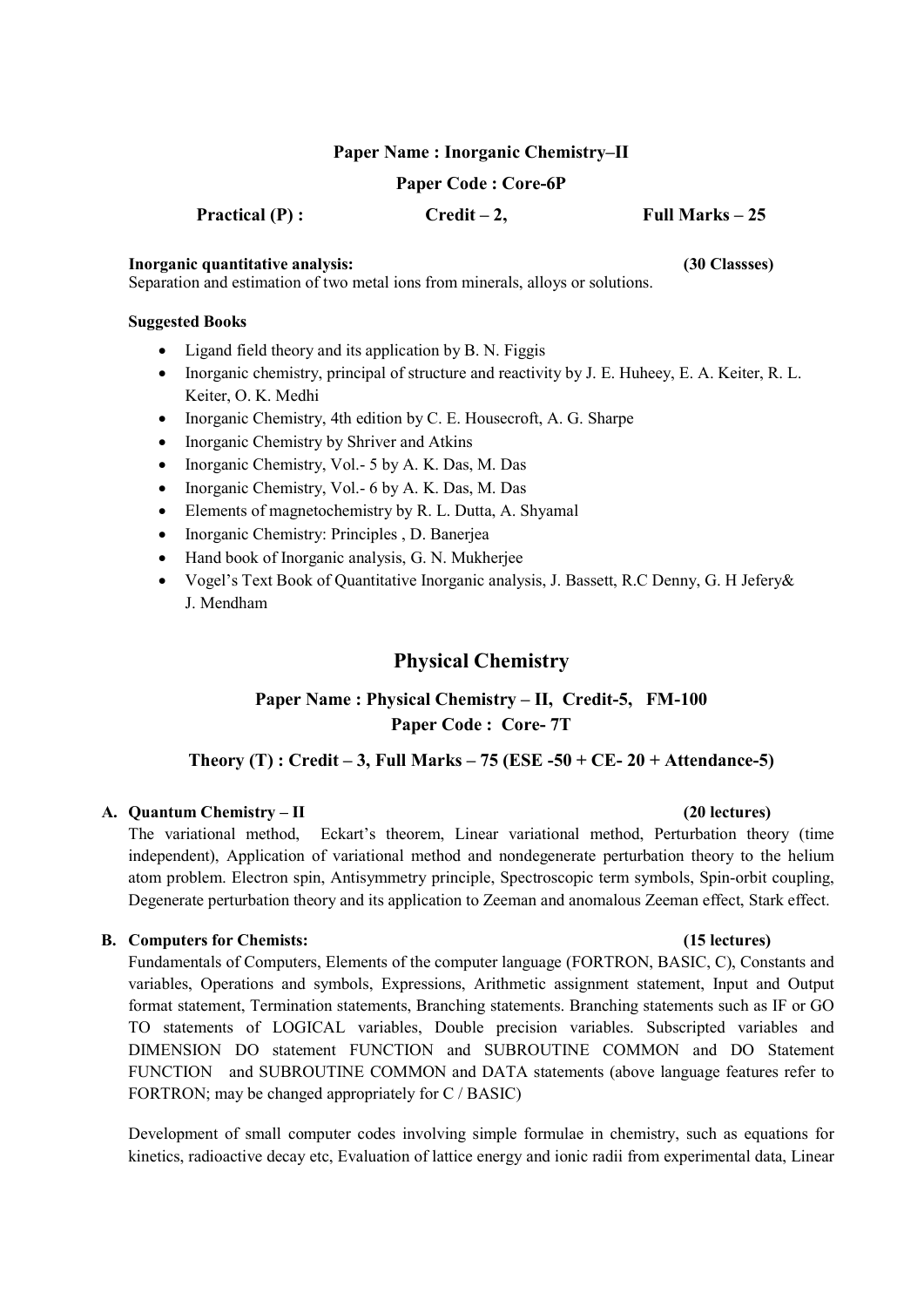simultaneous equations to solve secular equations within the Hijckel theory. Elementary structural features such as broad lengths, bond angles, dihedral angles etc. of molecules extracted form a database such as Cambridge than base

#### C. Electrochemistry (15 lectures)

Ion-association, Formation of ion-pairs, triplets etc; Ion-solvent interactions, The Born model, structural treatment of ion-solvent interactions, ion-quadruple theory of solvation, The solvation number, Debye-Hückel theory, Debye-Hückel-Onsagar theory, Electrophoretic and relaxation effects, Wein effects, Debye – Fulkenhegen effect.

### Paper Name : Physical Chemistry– II

### Paper Code : Core-7P

Practical  $(P)$ : Credit – 2, Full Marks – 25

- 1. Studies on alkalis hydrolysis of ethyl acetate conductometrically.
- 2. Determination of  $pK_1$  and  $pK_2$  of phosphoric acid potentiometrically.
- 3. Determination of  $pK_1$  and  $pK_2$  of phosphoric acid pH metrically.
- 4. Verification of Debye Hückel Onsager-equation.
- 5. Studies on the kinetics of reaction between  $K_2S_2O_8$  and KI spectrophoto-metrically.
- 6. Studies on the kinetics of reaction between  $KBr_3$  and KBrtitrimetrically.
- 7. Potentiometric estimation of Fe (II) using  $K_2Cr_2O_7$ .
- 8. Ternary phase diagram of  $H_2O/C_6H_6/CH_2COOH$ .

#### Suggested books

- Quantum Chemistry by A B Sannigrahi
- Modern Electrochemistry-Vol-1 by John OM Bockris, Amulya K. N. Reddy
- Practical Physical Chemistry by Renu Gupta (New Age International Pubisher)
- An Advanced Course in Practical Chemistry by A.K. Nad, B. Mahapatra, A. Ghoshal

## Advanced Spectroscopy

#### Paper Name : Advanced Spectroscopy, Credit-5, FM-100

#### Paper Code : Core-8T

### Theory  $(T)$ : Credit – 4, Full Marks – 75 (ESE -50 + CE- 20 + Attendance-5)

#### A. Molecular Symmetry and Group theory (15 lectures)

Symmetry elements and symmetry operations, Group theory: definitions and theories, multiple symmetry operations, multiplication table, molecular point groups, Simple ideas of representation and character table, direct product.

# Practical (32 practical classes)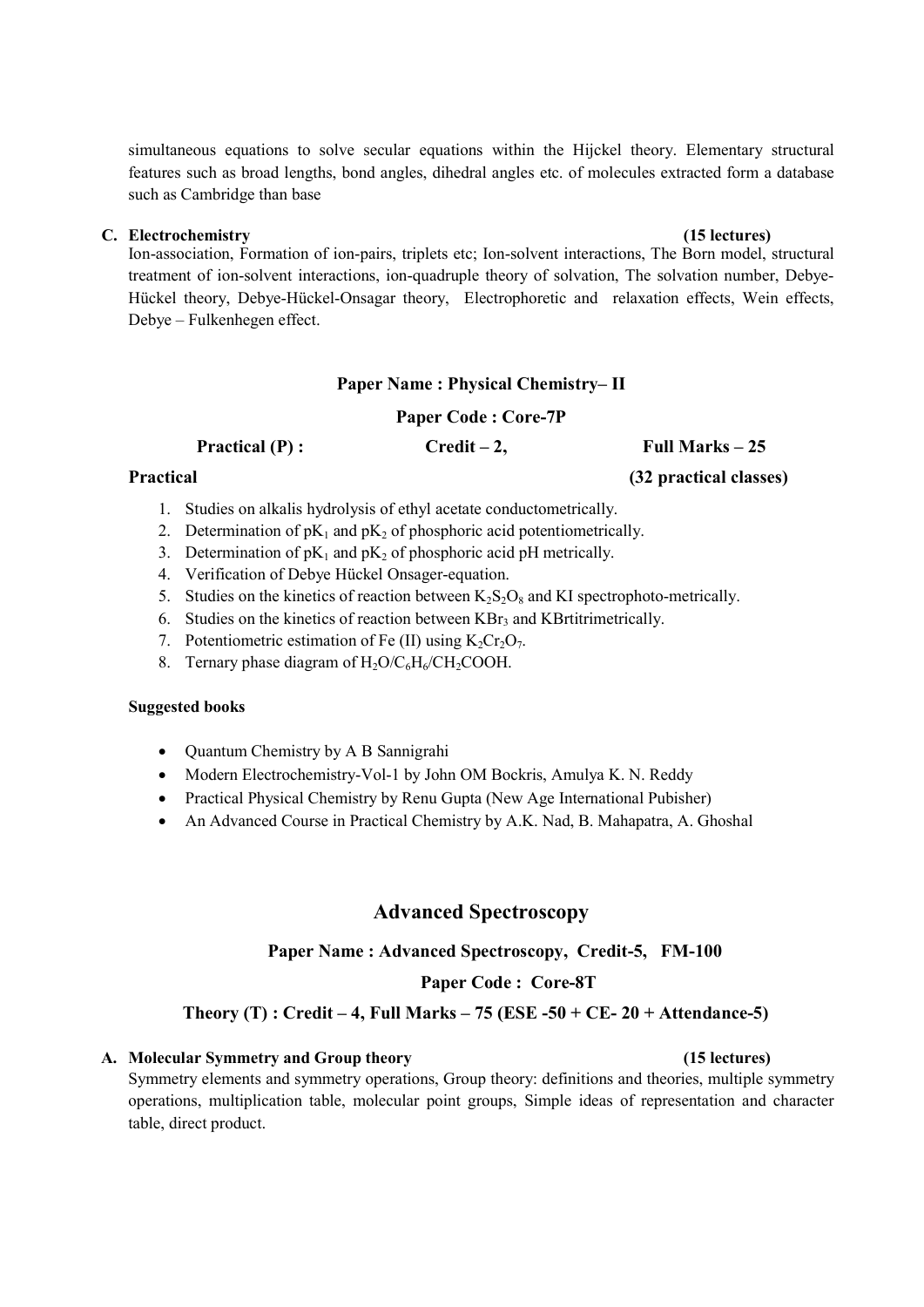# B. 13C NMR spectroscopy; CD, ORD; ESR, Mössbaur & EXAFS (20 lectures)

#### C. NMR Spectroscopy of inorganic compounds (15 lectures)

1H NMR spectra of paramagnetic coordination compounds, dipolar and contact shifts, magnetic susceptibility and resonance shifts.  ${}^{11}B$ ,  ${}^{19}F$ ,  ${}^{27}Al$ ,  ${}^{31}P$ ,  ${}^{51}V$  – NMR spectra. Pascal triangle, Contact shifts. Factors contributing the magnitude of chemical shift. NMR shift reagent and MRI reagent. Applications of NMR spectroscopy in inorganic systems.

#### D. Fluoresce spectroscopy (10 lectures)

Principles of fluorescence spectra, Jabonlaski diagram, mirror image rule, intersystem crossing, selection of exciting wavelength, quantum yield, effect of temperature, solvent polarity and viscosity, quenching of fluorescence, inner-filter effect, fluorescence of biomolecules,

#### Paper Name : Advanced Spectroscopy

#### Paper Code : Core-8P

| <b>Practical</b> $(P)$ : | $Credit - 1$ , | Full Marks $-25$       |
|--------------------------|----------------|------------------------|
| Practical                |                | (15 practical classes) |

A. Assignment of NMR peaks of selected organic and inorganic compounds (selected by the concerned teachers).

#### B. collection of UV-visible spectra of the following compounds:

[Curcumin, caffeine of tea/coffee, cinnamaldehyde, Eugenol and related organic compounds. synthesized nano particles, Cobalt acetylacetonate, cis and trans  $[Co(en)_2Cl_2]$ , cis and transCu(glycinato)<sub>2</sub> CuSO<sub>4</sub>,  $Cu(acac)_{2}$ .H<sub>2</sub>O and related inorganic compounds.]

- Application of absorption spectroscopy of Organic Spectroscopy: J. R. Dyer
- Organic Spectroscopy: W. Kemp
- Fundamentals of Molecular Spectroscopy : C. N. Banwell
- Fundamentals of photochemistry : K. K. Rohatgi-Mukherjee
- Introduction to Molecular spectroscopy: G M Barrow
- Fundamental concepts of inorganic chemistry, vol 7, A. D. De
- Physical methods in inorganic chemistry: R. S. Drago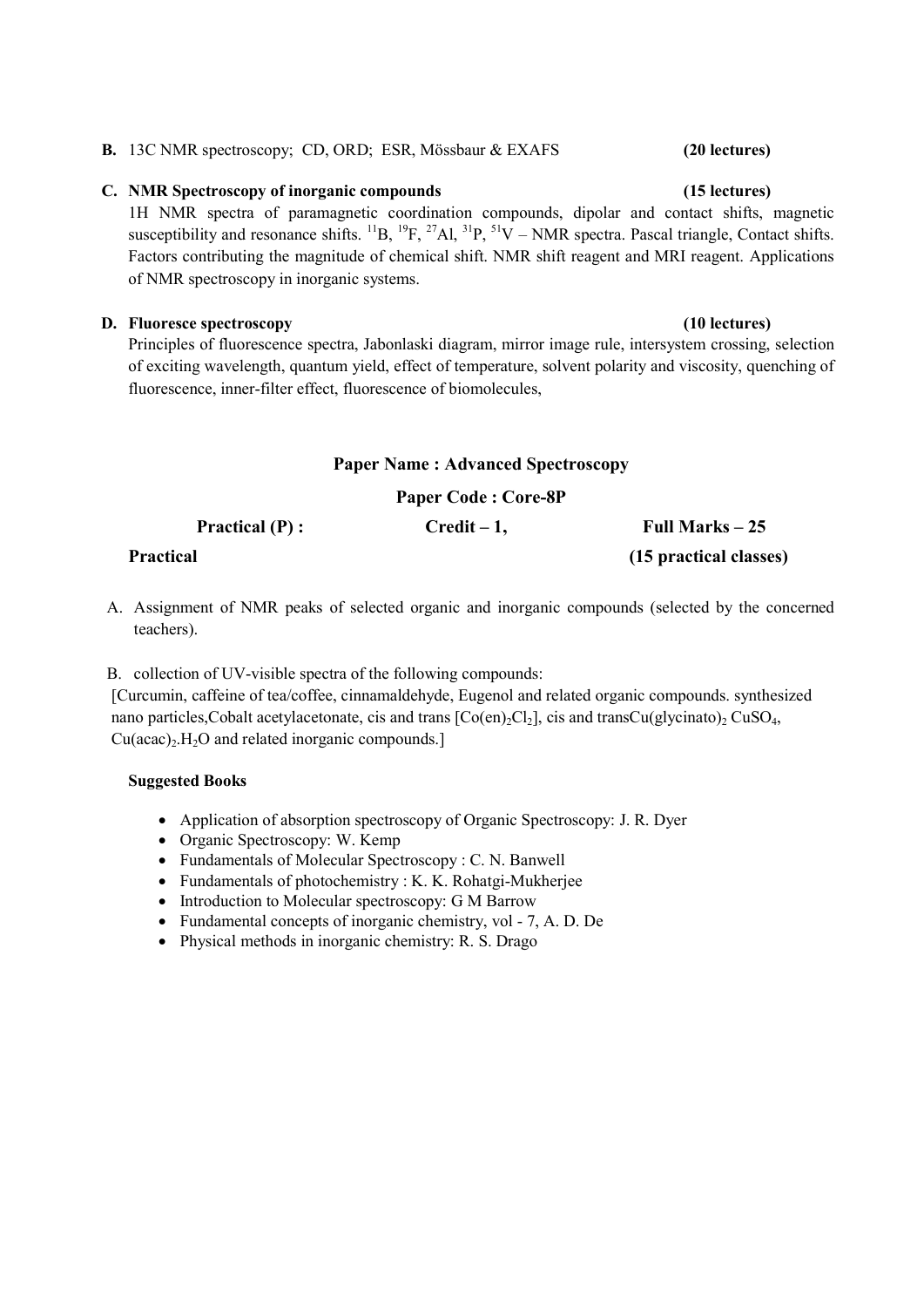## Semester-III

Paper Name : Organic & Inorganic Chemistry, Credit-5, FM-100

Paper Code : Core-9T

#### Theory (T) : Credit – 5, Full Marks –  $100$  (ESE -50 + CE- 20 + Attendance-5 + Viva 25)

### Group-A (Organic)

#### A. Heterocyclic Chemistry (10 lectures)

Nomenclature of bicyclic and tricyclic fused systems ; Introduction to the chemistry of azepins, oxepines, thiophenes and their aza analogues; Phosphorus and selenium containing heterocycles, Cyclazines.Synthesis and reactions of Aziridines, azetidines, oxazoles, thiazoles, imidazoles, isoxazoles, isothiazoles, pyrazoles,Pyridine, quinoline, Isoquinoline, Imidazole,Benzofuran, Benzothiophene, Pyrazole, Indoles, pyrimidines, pyridazines, pyrazines, purines, isothiazole, pteridines compounds and higher azoles and corresponding fused systems. Role of heterocyclic compounds in biological systems.

### B. Oxidative processes and Reductive processes (15 lectures)

## Oxidation of functional groups: Synthetic applications of the following reagents in the oxidation of functional groups like alkenes, alkynes, alcohols, aldehydes and ketones: 1) Oxidations by using DMSO involving alkoxy sulphonium salts (Kornblum oxidation), DCC-DMSO(Pfitzner-Muffat reagent),Swern oxidation, Corey-Kim oxidation, Albright-Goldman oxidation 2) Oxidations by using IBX, DMP, TEMPO, 3)Oxidation by using DDQ 4)Pb(OAC)<sub>4</sub> 5) HIO<sub>4</sub> 6)SeO<sub>2</sub> 7) CrO<sub>3</sub>(Sodium or potassium dichromate in H<sub>2</sub>SO<sub>4</sub>, Collins reagent, Jones reagent, Etard reagent, CrO<sub>3</sub>in acetic anhydride, PCC (Coreys reagent), PDC, (Babler oxidation), 8) MnO<sub>2</sub> 9) KMnO<sub>4</sub> 10) OsO<sub>4</sub> 11) CAN 12)TPAP, 13) Baeyer-villiger oxidationand prilizheav epoxidation 14) Oxidation of alkenes using Woodward and Prevost reagents15) Thallium nitrate 16) Oxidative coupling of phenols and alkynes 17) Oxidations with ruthenium tetraoxide. Reduction of functional groups:(1)Catalytic reductions: Homogeneous (Wilkinsons Catalytic reduction) and heterogeneous catalytic reductions and their synthetic applications.(2)Reductions by using electrophilic nucleophilic metal hydrides: LiAlH<sub>4</sub> (Various examples of reductions and cram's ruule), related reagents of LAH, NaBH<sub>4</sub>, NaBH<sub>3</sub>CN, Trialkyl Borohydrides (Super Hydride and Selectride).(3)Reductions by using electrophilic metal hydrides: BH3, DIBAL(4)Reductions by dissolving metals: Clemmenson reduction, Acyloin condensation,Bouveault-Blanc reduction, Birch reduction (Various examples should be discussed).(5)Reductions by using Diimideand Wolf-Kishner Reductionand Huang-Minlon modification (6) Hydrogenolysis (7) Reductions by using tri n-butyl tin hydride.

#### C. Organometallic Reagents (15 lectures)

Principle, preparations, properties and application of organometallic compounds of transition elements – Cu, Pd, Ni, Fe, Co, Rh, Ru, Cr and Ti in organic synthesis and in homogeneous catalytic reactions (hydrogenation, hydroformylation, isomerisation and polymerization), structure and mechanistic aspects, Davies rule, catalytic nucleophilic addition and substitution reaction, coupling reaction – Heck, Stille, Suzuki coupling, Sonogashia, Buchwald-Hartwig , Hiyama, Glazer-Eglington coupling, Ziegler Natta reaction, Walker Process, Olefin metathesis, Tebbe's reagent, Pauson-Khand reaction, functional organometallic compounds, pi-acid metal complexes, activation of small molecules by coordination.

- Heterocyclicchemistry: AR Katrizsky
- Advanced Organic Chemistry-Reactions, Mechanism and Structure, Jerry March, John Wi1ey
- T.L. Gilchrist, Heterocyclic Chemistry. John Wiley & Sons, (1987).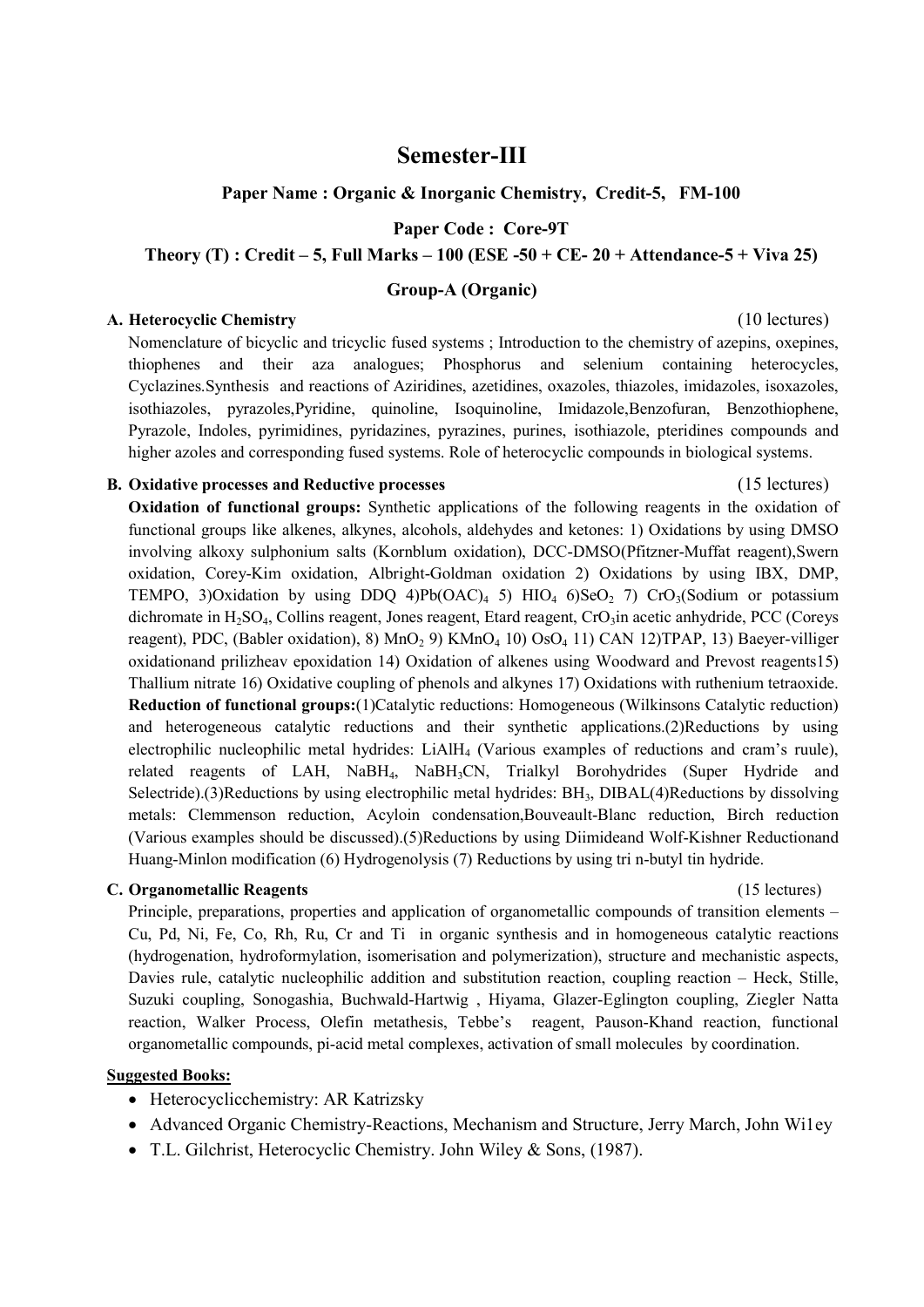### Group-B (Inorganic)

#### A. Organometallic compounds of main group elements (10 lectures)

Synthesis, properties and structures of organometallic compounds of group-I to group-III elements of the periodic table. Synthesis, properties and structures of organometallic compounds of group-IV & V elements of the periodic table.

#### B. Magnetochemistry: (15 lectures)

Basic principles of magnetism, Magnetic properties, paramagnetism, ferro- and antiferro magnetism, diamagnetism, Pascal constants, Currie equation, Russell-sander's terms, determination of magnetic susceptibility, application of Van Vleck susceptibility equation, Magnetic properties of first transition series metal ions, Spin and orbital moments, spin – orbit coupling, quenching of orbital moment, spin only formula, room temperature and variable temperature magnetic moments and spin crossover.

### C. Electron transfer reaction: Mechanism of electron transfer reactions: (12 lectures)

General characteristics and classification of redox reactions, self-exchange reactions. Frank-condon principle (non mathematical treatment). Outer sphere and Inner sphere reactions, applications of Marcus expression (simple form), redox catalyzed substitution reactions.

#### Suggested Books

- Fundamental Concept of Inorganic Chemistry Vol-5, A. K De.
- Magnetism & Transition metal complexes F.E Mabbs D J. Machin Dover Publications, Inc.
- Elements of Magnetism Dutta & Syamal, (2019) EW Press
- Basic organometallic chemistry  $2^{nd}$  Edition, (2013) B. D. Gupta & A. J. Elias, University Press,
- Kinetics and Mechanism of Reactions of Transition Metal Complexes; Ralph G. Wilkins, Wiley-VCH Verlag GmbH & Co.
- Modern physical Organic chemistry, EV Enslyn & DA Dougherty, University Science Book

## Semester-III (special)

### DCE-IA

#### Paper Name : Organic Chemistry special-I, Credit-5, FM-100

#### Paper Code : DCE-IA

#### Theory (T) Credit - 5,

#### FM-100 (ESE -50 + CE- 20 + Attendance  $5 +$  Seminar 25)

#### A. Advanced NMR Spectroscopy (22 lectures)

Application of DEPT, <sup>1</sup>H-<sup>1</sup>H COSY, HETCOR, TOCSY, NOESY, ROESY in structure elucidation of organic compounds, drug screening, reaction monitoring etc. q - NMR & DOSY.Problems based on combined use of spectroscopic techniques/ advanced techniques.

#### B. Synthetic Strategy (15 lectures) (15 lectures)

Retrosynthetic analysis, disconnection approach, Typical examples to illustrate the disconnection approach, Functional group interconversion, Convergent synthesis.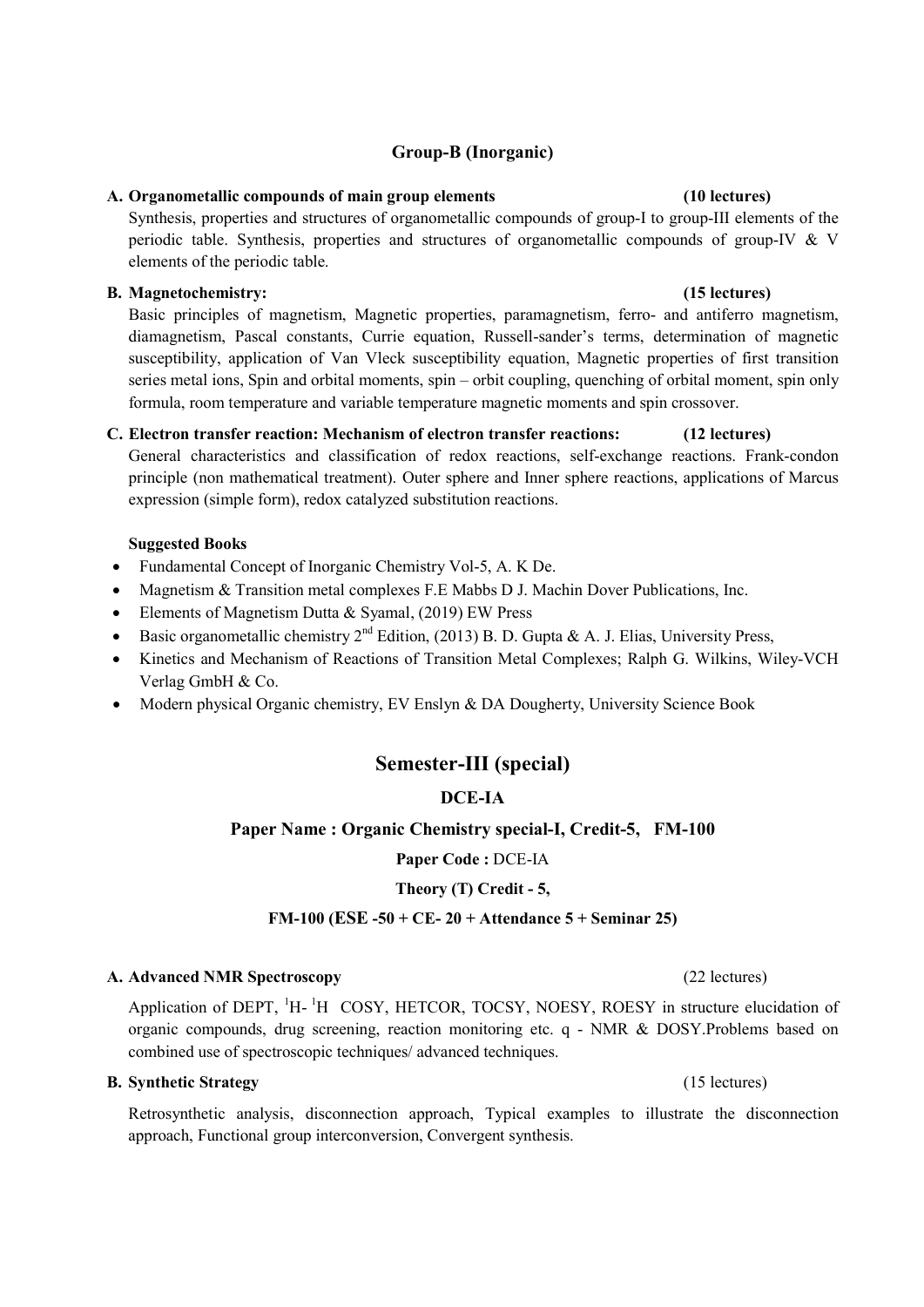#### C. Modern aspects of organic reaction: (18 lectures)

Multi-component reactions:Biginelli, Strecker synthesis, Hantszch pyridine synthesis, Multicomponent reactions using alkyl isocyanides: Passerini and Ugi-4-componentsynthesis.

Click chemistry: criterion for click reaction, Sharpless azides cycloadditions, Domino/cascade reactions.

#### D. Reactions of organoboranes (20 lectures)

Organoboranes: Preparation of Organoboranesviz hydroboration with BH3-THF, dicylohexyl borane, disiamyl borane, theryl borane, 9-BBN mono isopincamphlyl borane(IPCBH<sub>2</sub>)and diisopincamphenyl borane(IPC<sub>2</sub>BH)functional group transformations of Organo boranes-Oxidation, protonolysis and isomerisation. Formation of carbon-carbon-bonds viz organo boranes carbonylation and cyanidation, reactions of alkenyl boranes and trialkylalkynylborates.

#### Suggested Books

- Spectroscopic Identification of Organic Compounds
- Organic Spectroscopy by William Kemp, ELBS 3rd Ed. 1994
- Supramolecular Chemistry: from Molecules to Nanomaterials Eds. by P.A. Gale and J.W. Steed (2012).
- Modern Supramolecular Chemistryby F. Diederich, P. J. Stang, R. T. Tykwinski (2008)
- J.A Joule and K.Mills, Heterocyclic Chemistry, Fourth edition, Blackwell Science Ltd, (2000).
- Organometallics by Ch. Elschenbroich, A. Salzer, VCH, 1995, 2nd Ed
- Organotransition Metal Chemistry: Fundamental Concepts and Applications by A. Yamamoto, John Wiley 1986
- Organometallic Chemistry of the Transition Metals by R. H. Crabtree, John Wiley, 1993, 2nd Ed.

## DCE-IIA

### Paper Name : Organic Chemistry Special-II, Credit-5, FM-100

### Paper Code : DCE-IIA

### Pratical (P) Credit - 5,

### FM-100 (ESE -50 + CE- 20 + Attendance  $5 +$  Project 25)

### Quantitative estimations:

- 1. Estimation of phenol, aniline, ethyl methyl ketone, Glucose (iodimetry method and Bertrand's method).
- 2. Separation of a solid mixture using column chromatography technique
- 3. Separation of solid components of a mixture (by column chromatography) based upon differences Rf values.
- 4. Reporting the melting point, polarity (TLC) of the isolated compounds.
- 5. Calculation of percentage isolated yields of the individual components. (Identification of the components are not required).

#### Students have to opt for project work at the University.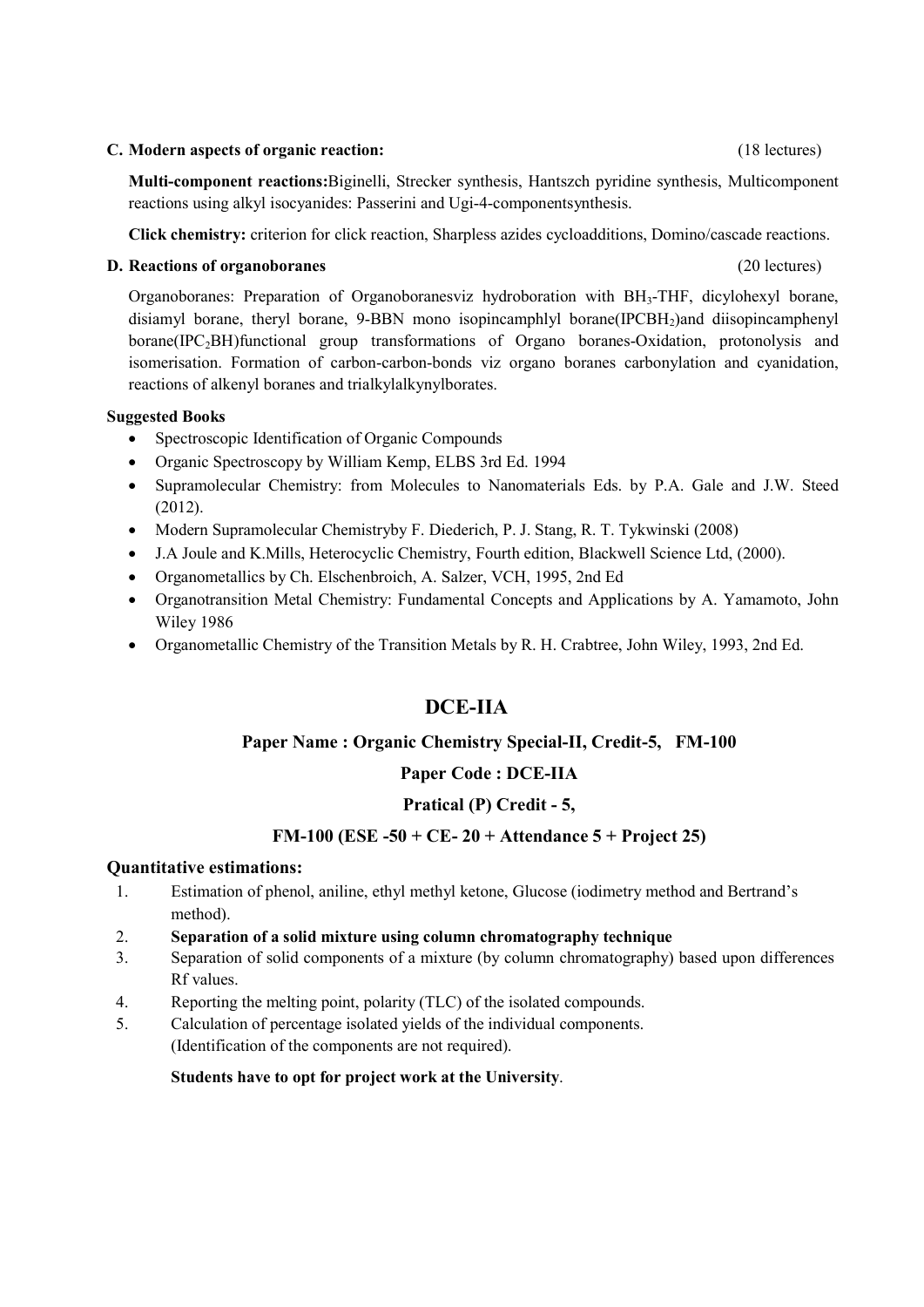## DCE-IB

## Paper Name : Inorganic Chemistry special-I, Credit-5, FM-100 Paper Code : DCE-IB Theory (T) Credit - 5,

## FM-100 (ESE -50 + CE- 20 + Attendance 5 + Seminar 25)

#### A. Quantum chemistry: (12 lectures)

Many electron treatment, Pure-spin states, Slater-Condon rules, Hartree-Fock theory, Hartree-Fock-Roothan method, Basic functions, Electron correlation, Configuration interaction, Born-Oppenheimer approximation, Introduction to Density function theory.

### B. Solid state chemistry-I (12 lectures)

Theory of crystalline solids, point defects – Schottky and Frenkel defects, free electron model and its limitations, Kronig Penny model, Band theory, band gap, metals, Insulators, Semiconductors, P-N junction semi-conductors (intrinsic and extrinsic) materials, Superconductors, rectifiers and transistors.

### C. Chemistry of Actinides. (06 lectures)

D. Organotransition metal chemistry-I (10 lectures)

Alkyls and aryls of transition metals. Compounds of transition metal-carbon multiple bonds. Transition metal  $\pi$  complexes.

### E. Photoinorganic Chemistry (10 lectures)

Basics of photochemistry, properties of excited states, excited states of metal complexes, ligand field photochemistry, redox reactions by excited metal complexes, metal complex sensitizers, photo-splitting of water and solar energy conversion/storage.

#### F. Bio-inorganic Chemistry-I: (15 lectures)

Transport and storage of di-oxygen: hemoglobin, myoglobin, hemerythrin and hemocyanine. Electron transfer in biology: Structure and functions of metalloproteins in electron transfer process: iron-sulphur proteins, cytochromes, Photosynthesis: PS-I & PS-II, nitrogenase, metal ion storage and transport, metalloenzymes, Na+/K+ pumps.

### G. Molecular symmetry and group theory: (12 lectures)

Schonflies symbols, representation of groups by matrices, character of a representation, the great orthogonality theorem (without proof) and its importance, character tables and their use.

- Ligand field theory and its application by B. N. Figgis
- Inorganic chemistry, principal of structure and reactivity by Huheey, Keiter, Keiter, Medhi
- Inorganic Chemistry, 4th edition by C. E. Housecroft, A. G. Sharpe
- Inorganic Chemistry by Shriver and Atkins
- Inorganic Chemistry, Vol.- 5 by A. K. Das, M. Das
- Chemistry of elements by N. N. Greenwood and A. Earnshaw
- Molecular Symmetry and Group theory: F. A Cotton
- S. J. Lippard and J. M. Berg, Principles of Bioinorganic Chemistry, University Science Books, 1994
- Bioinorganic Chemistry I Bertini, H B Gray, S J Lippard, J S Valentine, Viva Publishing, New Delhi.
- Biochemistry, 4<sup>th</sup> Edition, Lubert Strver. W H Freeman & Co.
- Solid State Chemistry, A R west.
- New direction in solid state chemistry C N R Rao and J Gopalkrishanan,  $2^{nd}$  Ed, Cambridge University Press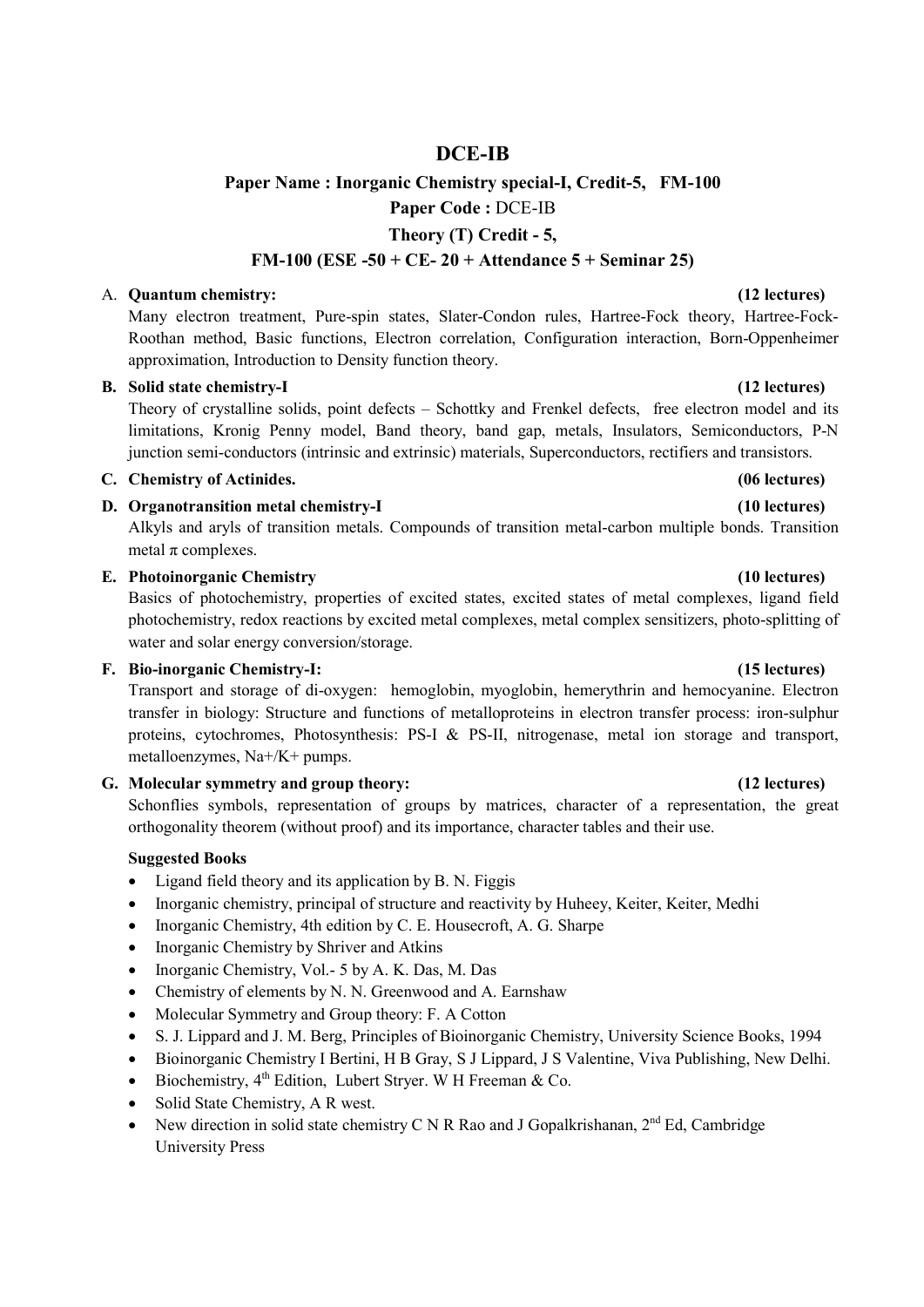## DCE-IIB

#### Paper Name : Organic Chemistry special-II, Credit-5, FM-100

### Paper Code : DCE-I1B

#### Practical (P) Credit - 5,

## FM-100 (ESE -50 + CE- 20 + Attendance  $5 +$  Project 25)

Practical : (75 practical classes with project work)

Preparation of inorganic compounds and their study by IR, electronic, Mössbaur, ESR spectra and magnetic susceptibility measurements, handling of air and moisture sensitive compounds involving vacuum lines. Selection can be made from the following or any other compound as selected by the teacher concerned: (Experiments will be set depending upon the availability of instruments and materials)

- 1. Sodium amide.
- 2. Synthesis and thermal analysis of group II metal oxalate hydrate, atomic absorption analysis of Mg and Ca.
- 3. Trialkoxyboranes- Preparation, IR and NMR spectra.
- 4. Dichlorophenylborane-synthesis in vacuum line.
- 5. Preparation of Tin (IV) iodide, Tin (IV) chloride and Tin (II) iodide.
- 6. Relative stability of Tin (IV) and Pb (IV): Preparation of ammonium hexachlorosttanate, ammonium hexachloroplumbate.
- 7. Hexa-bis (4-nitropheoxy) cyclotriphosphazene.
- 8. Synthesis of trichlorodiphenylantimony (V) hydrate.
- 9. Sodium tetrathionate.
- 10. Metal complexes of dimethyl sulphoxide- CuCl<sub>2</sub>.2DMSO, PdCl<sub>2</sub>.2DMSO, RuCl<sub>2</sub>.4DMSO.
- 11. Synthesis of metal acetylacetonate: Magnetic moment, IR, NMR.
- 12. Bromination of  $Cr(\text{acac})_3$ .
- 13. Magnetic moment of  $Cu(acac)_{2}$ . H<sub>2</sub>O.
- 14.Cis and Trans  $[Co(en)_2Cl_2]$  + .
- 15. Separation of optical isomer of cis- $[Co(en)_{2}Cl_{2}Cl$ .
- 16.Ion-exchange separation of oxidation state of vanadium.
- 17. Preparation of N, N-bis-(salicyldehyde) ethylenediamine, Co(salen), determination of  $O_2$ absorption by Co(salen), reaction of oxygen adduct with CHCl<sub>3</sub> (deoxygenation).
- 18.Preparation of Fe (II) chloride.
- 19.Reaction of Cr (III) with a multidentate ligand: a kinetics experiment
- 20.Preparation of [Co(phenonthroline-5,6-quinone].
- 21.Preparation and use of Ferrocene.
- 22.Preparation of copper glycine complex- cis and trans bis- (glycinato) copper (II).
- 23.Preparation of phosphine and its transition metal complexes.
- 24.Preparation of tetraphenyltin.

#### Students have to opt for project work at the University.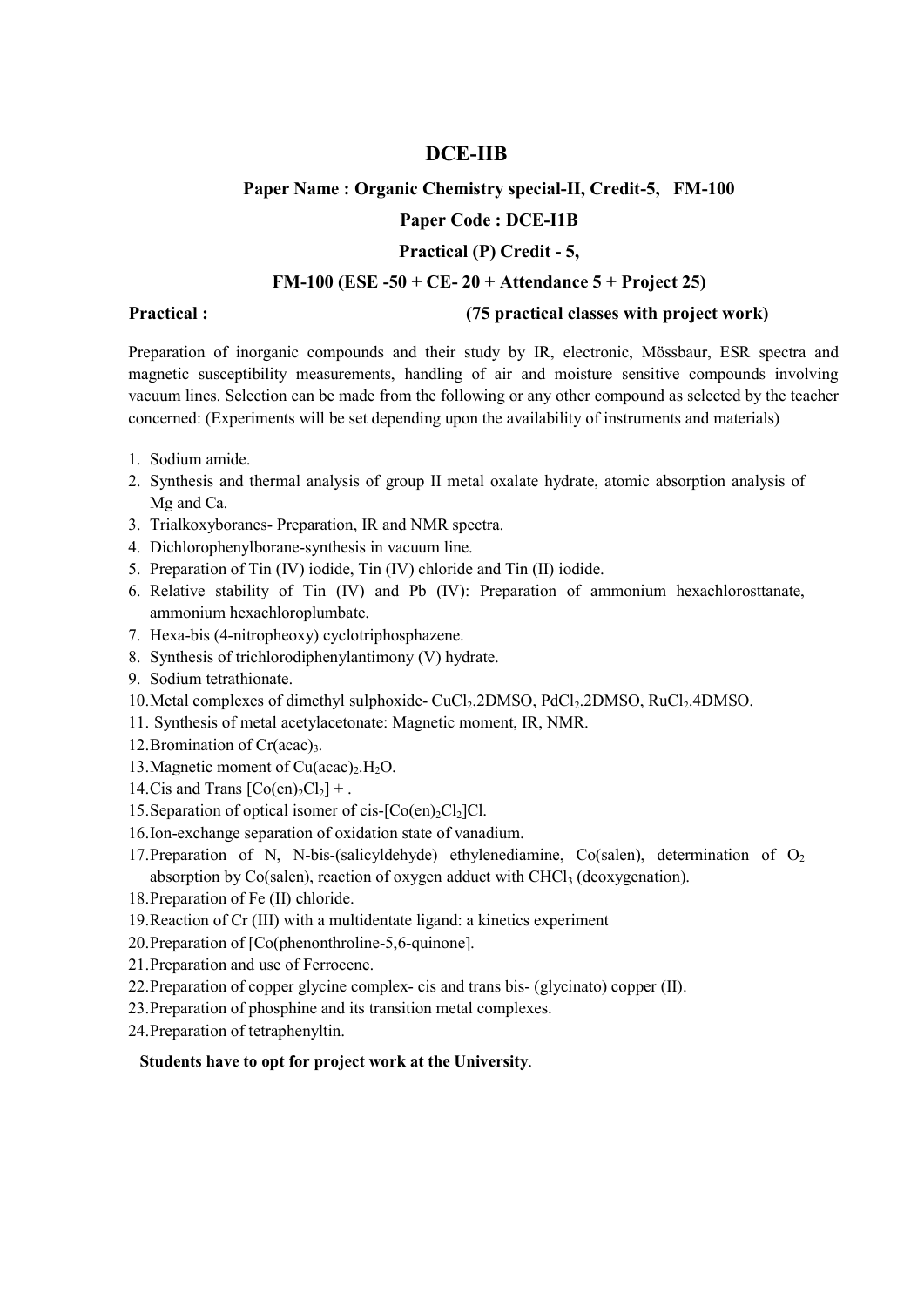## DCE-IC

# Paper Name : Physical Chemistry special-I, Credit-5, FM-100 Paper Code : DCE-IC Theory (T) Credit - 5,

#### FM-100 (ESE -50 + CE- 20 + Attendance 5 + Seminar 25)

#### A. Quantum Chemistry- III (25 lectures)

Hückel M.O. theory for conjugated systems, bond order and charge density calculations, Electron spin, Antisymmetry principle, Pure-spin states, Introduction to the method of self consistent Field, Hartree method, Koopman's theorem. Many electron treatment.

#### B. Molecular Spectroscopy (20 lectures)

Time dependent perturbation theory: Harmonic – perturbation and Fermi golden rule, Einstein's coefficients of induced emission and absorption, molecular term symbols, Electronic spectra of polyatomic molecules.  $n \to \pi^*$ ,  $\pi \to \pi^*$ , CT transition, Effect of solvent, Vibronic progression, Oscillator strength, Luminescence and energy transfer processes, Mössbauer Spectroscopy, Photoelectron spectroscopy, Theory and applications to magnetic resonance spectroscopy (NMR, ESR etc)

#### C. Statistical Thermodynamics (23 lectures)

Concept of distribution, thermodynamic probability and most probable distribution, Description of states - Phase Space. Statistical Ensemble, Density distribution in phase space, Ensemble averaging, postulates of ensemble averaging, Canonical, grand canonical and micro canonical ensembles, corresponding distribution laws (using Lagrange's method of undermined multipliers). Partition functions - translational, rotational, vibrational and electronic partition functions, calculation of thermodynamic properties in terms of partition functions. Applications of partition functions - heat capacity behaviour of solids, chemical equilibria and equilibrium constant in terms of partition functions.

D. Quantum statistical thermodynamics and non-equilibrium Statistical Mechanics: (12 lectures) Classical Approximations, Validity of Classical Approximations. Weakly and strongly degenerate systems. Fermi-Dirac statistics - distribution law and applications to metal; Bose-Einstein statistics distribution law and application to helium (Bose-Einstein condensation). Elementary ideas of Brownian motion, Einstein theory, relation between diffusion and mobility.

**Suggested books:** (given in  $4<sup>th</sup>$  semester)

#### DCE-IIC

## Paper Name : Physical Chemistry Special-II, Credit-5, FM-100 Paper Code : DCE-IIC Practical (P) Credit - 5, FM-100 (ESE -50 + CE- 20 + Attendance  $5 +$  Project 25)

#### Practical : (75 classes)

- 1. Determination of CMC and micellization parameters of an ionic surfactant conductometrically.
- 2. Studies on the effect of ionic strength on the micellization of SDS.
- 3. Spectral studies on  $Py I_2$  charge transfer complex.
- 4. Determination of the activation energy of the reaction between  $K_2S_2O_8$  and KI.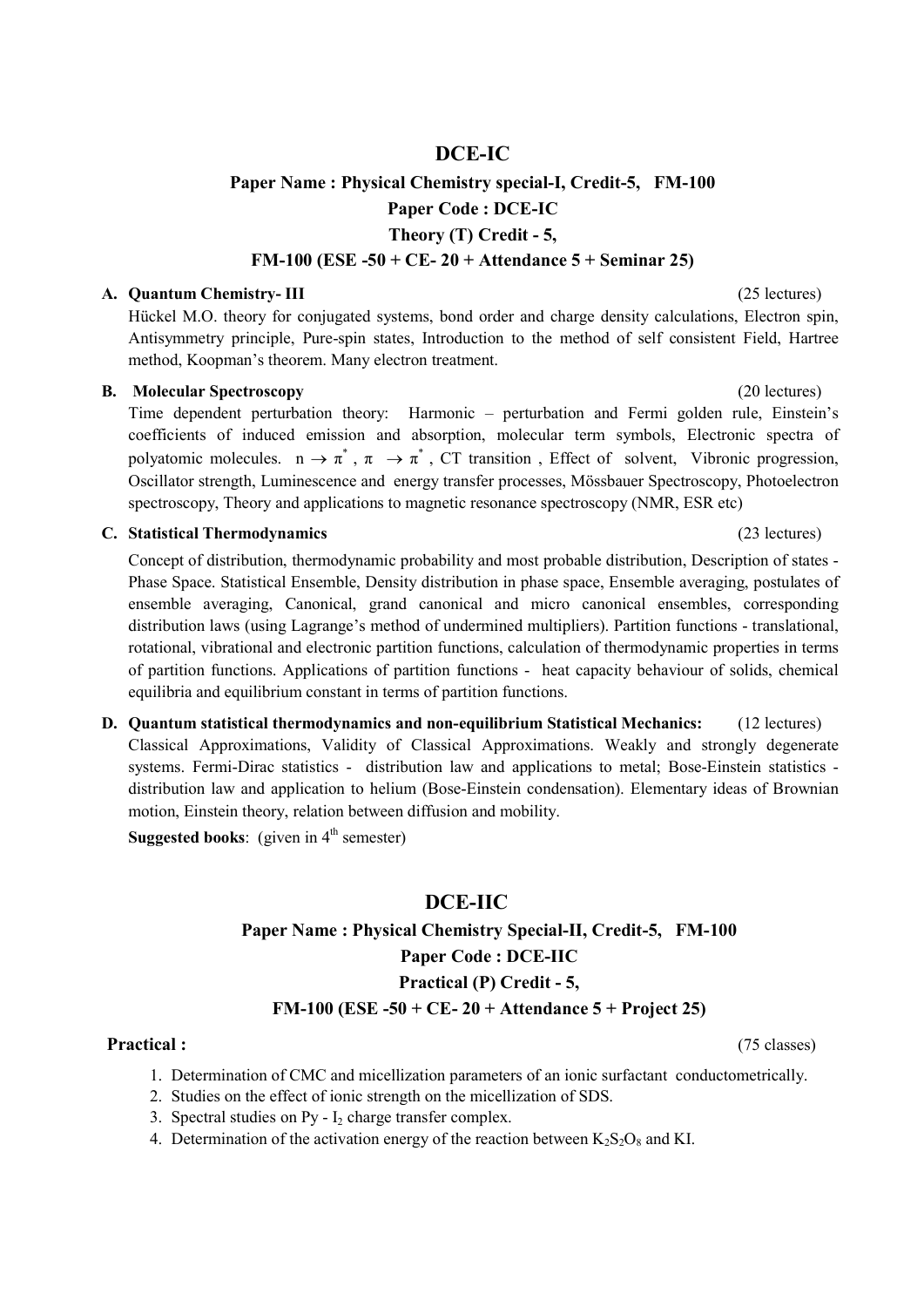5. Determination of the activation energy of the reaction between  $KBrO_3$  and KBr.

- 6. Determination of isoelectric point of gelation viscometrically
- 7. Determination of  $E^{\circ}$  of Ag<sup>+</sup>/Ag electrole and solubility product of AgCl.
- 8. Estimation of Cl, Br and I in a mixture potentiometrically.
- 9. Determination of coordination number of  $Ag^+$  ion in Ag-ammine complex potentiometrically.
- 10. Determination of composition of  $Fe^{2+}$  salicylate complex by Job's method.

#### Students have to opt for project work at the University.

## Semester-IV

#### Paper Name : Physical, Analytical and Industrial Chemistry, Credit-5, FM-100

Paper Code : Core-10T

#### Theory  $(T)$ : Credit – 5,

### Full Marks – 100 (ESE -50 + CE- 20 + Attendance-5 + Industry/Academia Visit - 25)

#### A. Physical Chemistry

#### X-ray diffraction and Solid State (15 lectures)

Bragg-Miller indices, X-ray structural analysis of crystals, identification of unit cells, structure of simple lattices and X-ray intensities, Defects in solids: point, line and plane defects, Determination of equilibrium concentration of Scottky and Frenkel defects, F-centres/color-centres in ionic crystals, Band theory of solids, Semiconductors (extrinsic and intrinsic), hopping semi-conductors, rectifiers, transitors, Super conductivity, Oraganic conducting solids, solid state reactions.

#### B. Analytical Chemistry (20 lectures)

Spectrophotometry.

Thermal methods of analysis.

Radioactive methods of analysis.

Fluorimetry, nephelometry, turbidometry and atomic absorption spectroscopy.

Selected analytical techniques-I Solvent extraction, High performance liquid chromatography (Brief ideas). Ion exchange chromatography, Electro-analytical techniques

#### C. Industrial Chemistry (15 lectures)

Energy Systems Chemical energy sources and their limitations (natural gas, coal, nuclear fussion, nuclear fission and Hydro power). Electrochemical energy systems-Introduction, classification, battery characteristics. Primary batteries-Laclanche dry cell (Zn and Mg), Alkaline MnO2 batteries. Secondary batteries-Introduction, lead acid battery, Alkaline storage battery. Lithium batteries-The primary & secondary lithium batteries. Lithium based conducting polymer battery. Fuel cells-Introduction, efficiency, classification and types  $(H_2-O_2)$  fuel cell, methanol fuel cell, solid polymer electrolyte fuel cell biofuel cell).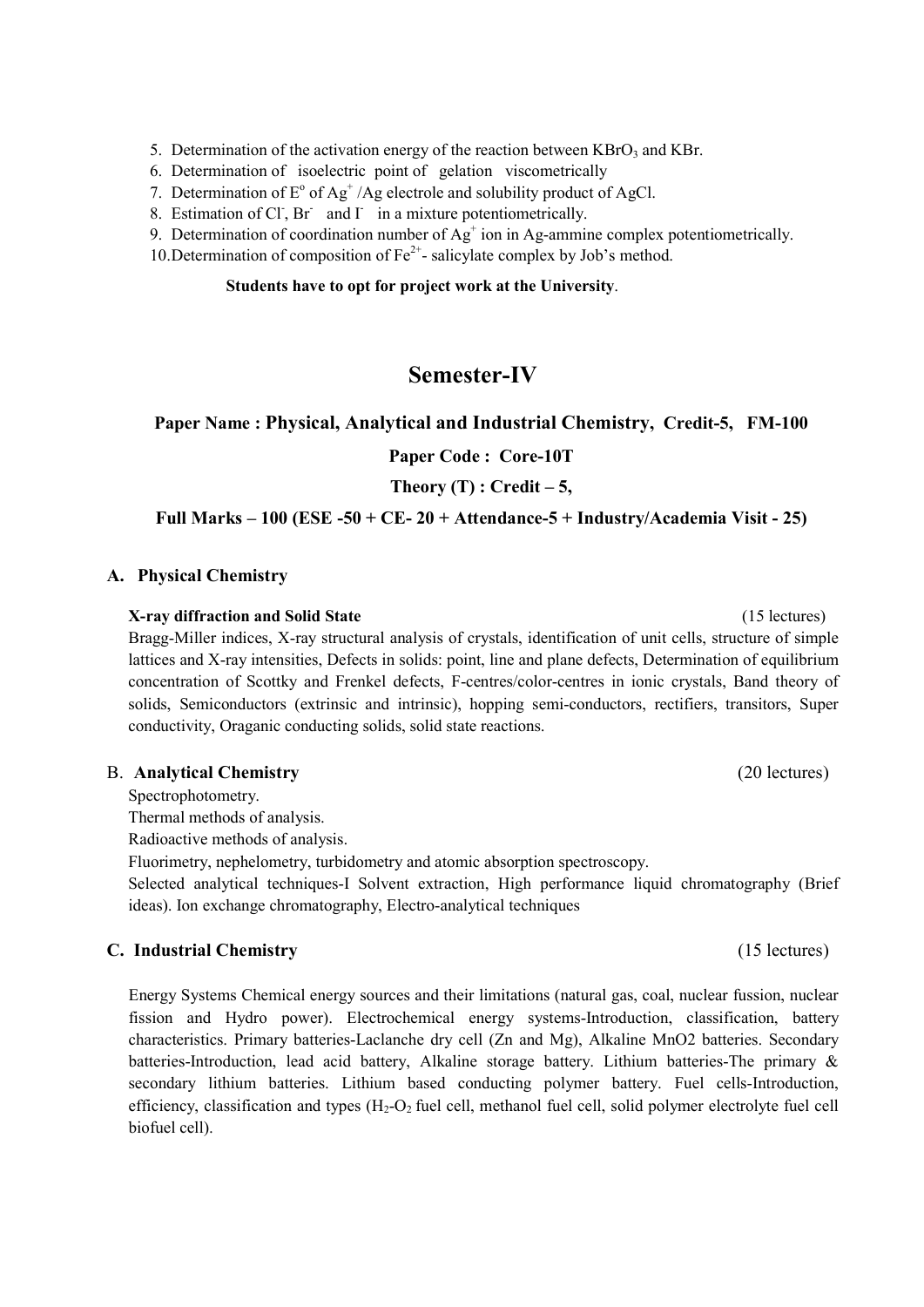Non conventional energy systems: Solar energy cells-Introduction, semiconductor electrodes, semiconductor-electrolyte interface, parameter controlling efficiency, stability of semiconductor electrodes, Photoelectrochemical and photogalvanic cells. Production of Hydrogen, hydrogen energy. Applications of photochemistry-photoelectrocatalysis, photoreduction of  $CO<sub>2</sub>$  and photoelectrochemical waste removal. Hydrogen storage by metal and metal-alloys

## Semester-IV (special)

#### Paper Name : Organic Chemistry special-III, Credit-5, FM-100

#### Paper Code : DCE-IIIA

#### Theory (T) Credit - 5,

#### FM-100 (ESE -50 + CE- 20 + Attendance  $5 +$  Seminar 25)

#### A. Asymmetric synthesis on chiral substrate:

Nucleophilic addition to α–chiral carbonyl compounds; Prediction of stereochemistry-Cram's rule and related modifications. Double stereo differentiation; matched pair and mismatched pair; examples from aldol condensation and hydroboration reactions. Electrophilic addition to  $\alpha$  – chiral olefins - epoxidation, cyclopropanation, hydroboration – oxidation, alkylation of enolates of β-chiral carbonyl compounds.

Chiral modification of lithium aluminum hydride, BINAL-H - application in reduction of prochiral ketones; oxazaborolidines. T.S model; Asymetric Michael addition to  $\alpha$ ,  $\beta$  – unsaturated carbonyl compounds T.S model; chiral lithium amides – enantioselective deprotonation.

Asymmetric synthesis using chiral auxiliary: Chiral auxiliaries derived from proline, champhor, menthol and other chiral pool sources. SAMP / RAMP hydrazines, and other pyrrolidines, oxithiane, oxazolidine-2-one, thiazolidine-2-one, phenylethylamine, 2-phenylcyclohexanol, 8-phenyl menthol. Asymmetric synthesis using chiral catalysts: Asymmetric alkylation and allylation of carbonyl compounds, chirality amplification, non-linear effects: Selected reactions: DAIB, Keck's allylation, TADDOLs and other privileged ligands. Asymmetric hydrogenation: early advances DIPAMP, DIOP and Noyori's BINAP selected reactions / examples. Proline mediated aldol reactions and further expansion in the field of organo catalysis. Sharpless epoxidation, dihydroxylation, aminohydroxylation of alkenes; Utility metalsemicorrinato complexes and Jacobson catalysts – Evans catalyst - Aziridination.

Asymmetric aldol reaction: Diastereoselective aldol reaction and its explanation by Zimmermann – Traxel model. Auxillary controlled aldol reaction. Double diastereo selection – matched and mismatched aldol reactions.

B. Principles and applications of ultrasound and microwaves in organic synthesis.

### C. Advanced spectroscopic techniques:

 $19F$ - NMR and  $31P$ - NMR spectroscopy: Principles and applications.

### D. Protecting groups and simple applications

a. Protection of alcoholsasethers[methyl ether (RO-Me), Tertiary butyl ether (ROCMe<sub>3</sub>), Benzyl ethers (RO-Bn), p-methoxybenzylethers (RO-PMB)], as Silyl ethers[Trimethyl silylether (R-OTMS), tri ethyl silyl ethers (RO-TES), t-butyldimethylsilyl ether (R-OTBDMS in the presence of imidazole),tri isopropylsilyl ether (RO-TIPS), t-butyl diphenylsilyl ether(RO-TBDPS)],as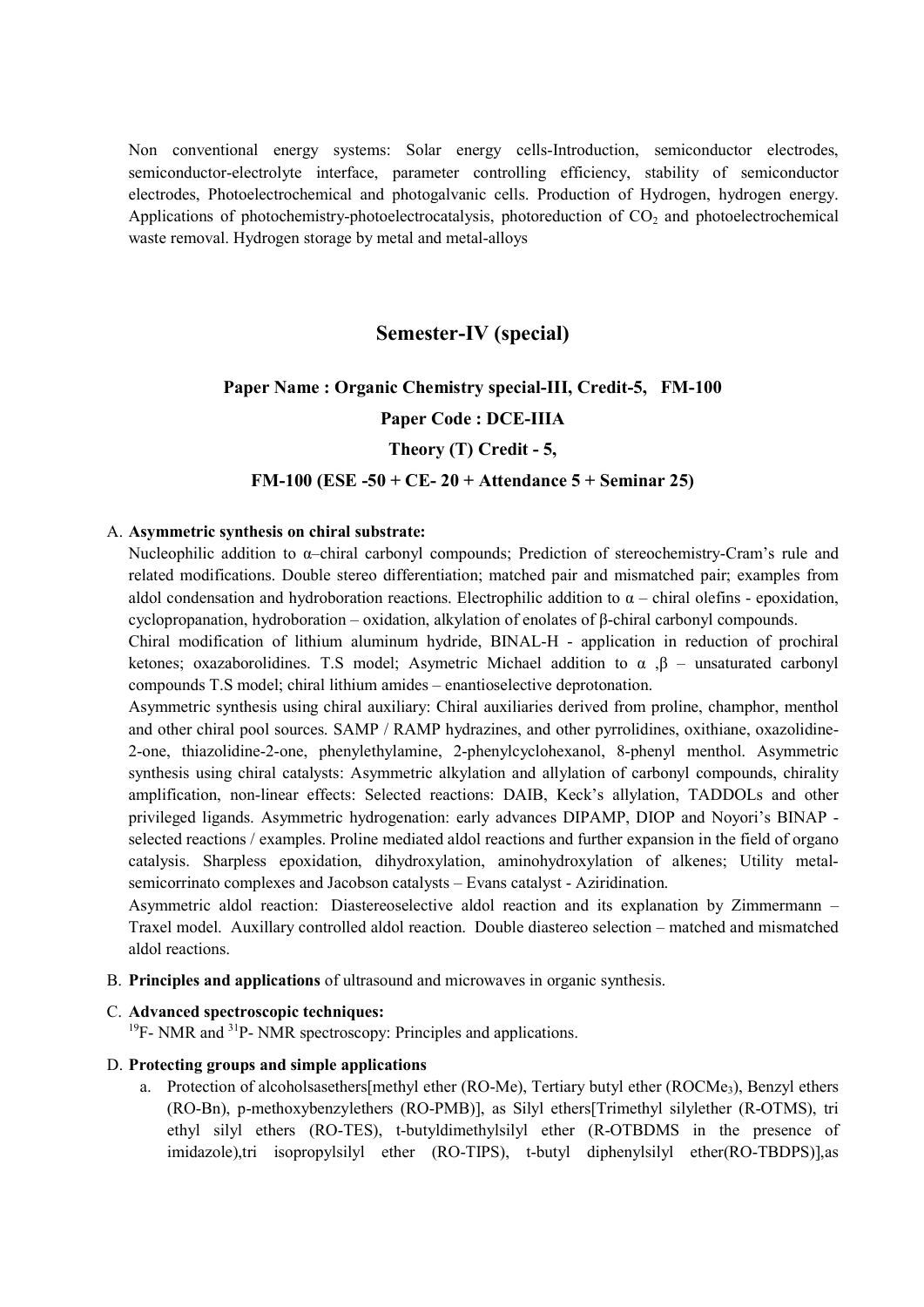acetals[tetrahydopyranyl ethers (RO-THP), methoxymethyl ethers (RO-CH<sub>2</sub>-OCH<sub>3</sub>= RO-MOM)and ester formation(carboxylic acid ester and p-toluene sulphonate esters).

- b. Protection of 1,2-diolsby acetal, ketal and carbonate formation.
- c. Protection of amines by acetylation, benzoylation, benzoyloxy carbonyl, FMOC and triphenyl methyl groups.
- d. Protection of carbonyl by acetal, ketal and thio acetal (Umpolung) groups.
- e. Protection of carboxylic acids by esters and ortho ester formation

### Suggested Books:

- Modern Synthetic Reactions, Herbet O. House, Second Edition, W.A. Benzamine Inc. Menio Park, California, 1972.
- Organic Synthesis: Special Techniques, V. K. Ahluwalia and Renu Agarwal.
- Organic Synthesis, Jagadamba Singh and Dr. A. Yadav, Pragati Edition.

### Paper Name : Organic Chemistry special-IV, Credit-5, FM-100

## Paper Code : DCE-IVA

## Practical (P) Credit - 5,

### FM-100 (ESE -50 + CE- 20 + Attendance  $5 +$  Project 25)

#### 1. Estimation of drugs

- i. Estimation of penicillin by iodometric titrations.
- ii. Estimation of paracetamol by hydrolysis.
- iii. Estimation of diazepam by non-aqueous titrations.
- iv. Estimation of vitamin C by iodometric titrations.

#### 2. Estimation of drugs by UV method:

- i. Estimation of streptomycin using uv-visible spectrophotometer.
- ii. Estimation of aspirin in the given tablet using uv-visible spectrophotometer.
- iii. Estimation of proteins by Biuret method using spectrophotometer.

### Interpretation of spectral data of organic compounds

#### (UV, IR, PMR, CMR and Mass spectra).

A student will be given UV, IR, PMR, CMR, and Mass spectra of a compound from which preliminary information should be reported within first half an hour of the examination without referring to any book/reference material. The complete structure of the compound may then be elucidated by referring to any standard text-book/reference material etc.

#### Students have to opt for project work at the University/Institute/Industry.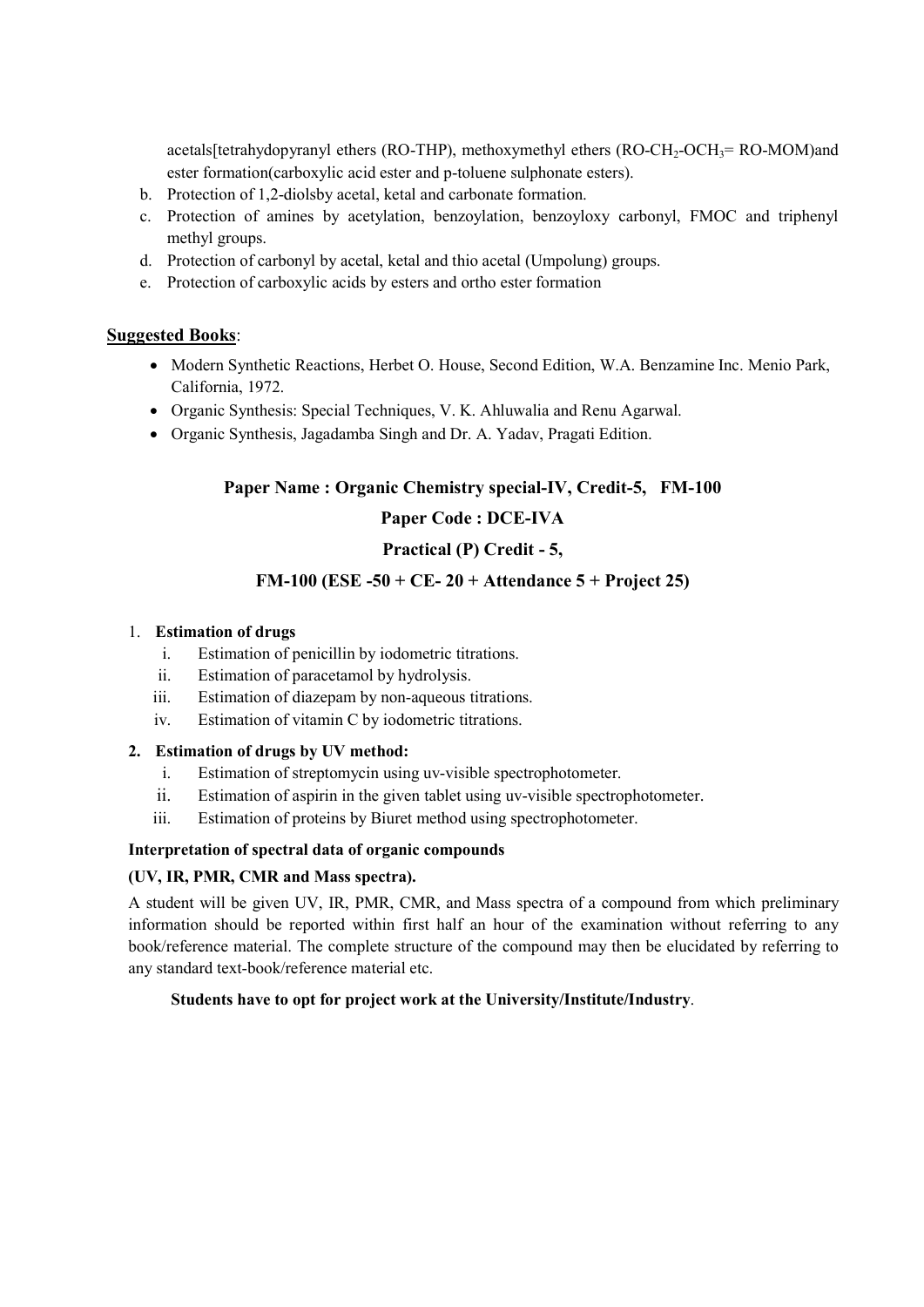## DCE-IIIB

## Paper Name : Inorganic Chemistry special-III, Credit-5, FM-100 Paper Code : DCE-IIIB Theory (T) Credit - 5,

## FM-100 (ESE -50 + CE- 20 + Attendance 5 + Seminar 25)

#### A. Solid state chemistry-II (12 lectures)

Solid state reactions, general principles, Crystal defects and non-stoichiometry of inorganic compounds, colour centre, photographic process, phosphors.

Crystal morphology: Important minerals and different types of silicates: structural and physical properties.

### B. Organotransition metal chemistry-II (8 lectures) Transition metal compounds with bonds to hydrogen. Organometalic catalysts. Fluxional organometallic compounds

C. Chemistry of non-transitional elements (rings, sheet, polymers) (10 lectures) Compounds with B-N bonds, P-N bonds and S-N bonds.

#### D. **Chemical bonding-II** (10 lectures) (10 lectures)

Charge transfer spectra, electron absorption spectra,  $d^1$  and  $d^9$  systems, multi-electron systems, Tanabe-Sugano diagrams for various n d - configurations, ACFT

#### E. Chemistry of the missing elements (5 lectures)

### F. Advanced Bioinorganic Chemistry: (18 lectures)

Metal ion interactions with purine and pyrimidine bases, nucleosides, nucleotides and nucleic acids, DNA and RNA, metal ions in genetic information transfer.

Redox enzymes: Catalase, peroxidase, super oxide dismutase (SOD), cytochrome P-450, nitric oxide synthases (NOS), ascorbate oxidase, aldehyde oxidase; molybdo enzymes: xanthene oxidase, nitrate reductase, sulfite oxidase including some model study.

Vitamins and coenzymes: Vitamin B6 and vitamin B12 coenzymes, model systems

### G. Magnetochemistry-II: (10 lectures)

Magnetic properties of lanthanides and actinides, anomalous magnetic moment, magnetic exchange coupling. magnetic exchange interactions. Basic concept of Single Molecule Magnets (SMM), properties and examples of SMMs.

- Ligand field theory and its application by B. N. Figgis
- Inorganic Chemistry, 4th edition by C. E. Housecroft, A. G. Sharpe
- Chemistry of elements by N. N. Greenwood and A. Earnshaw
- Basics of Organometallic, Gupta & Elias,  $2<sup>nd</sup>$  edition, University Press
- Principles of Bioinorganic Chemistry, S. J. Lippard & Berg, University Science Books, 1994
- Bioinorganic Chemistry I Bertini, H B Gray, S J Lippard, J S Valentine, Viva Publishing Delhi.
- $\bullet$  Biochemistry, 4<sup>th</sup> Edition, Lubert Stryer. W H Freeman & Co.
- Solid State Chemistry, A R west.
- New direction in solid state chemistry C N R Rao and J Gopalkrishanan,  $2<sup>nd</sup>$  Ed, Cambridge University Press
- Electronic spectra of transition metal complexes R K Roy New Central Book Agency
- Magnetism and transition metal complexes, Mabbs & Machin, Dover Publishing, Inc, NY.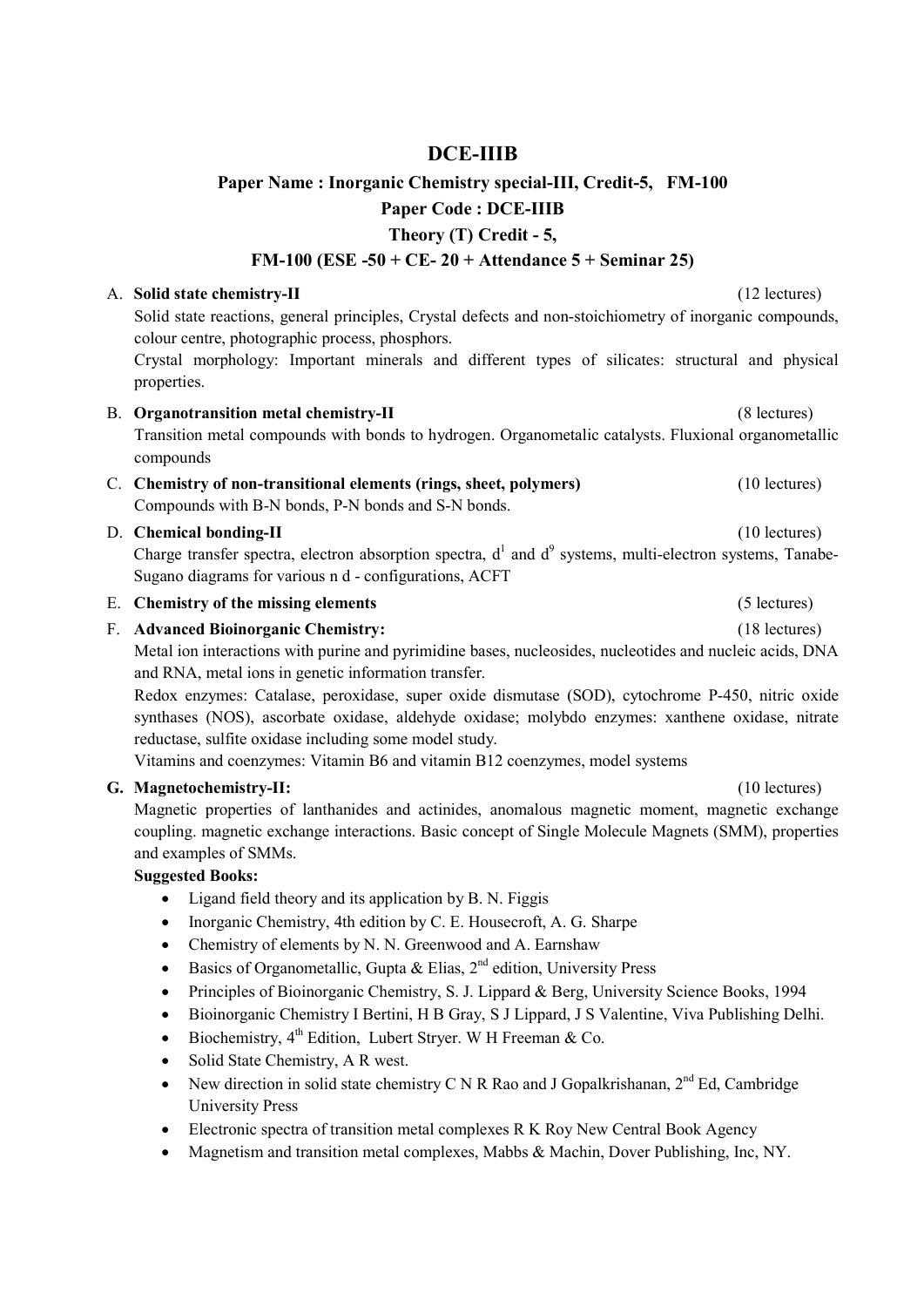## : Paper Name : Inorganic Chemistry special-IV, Credit-5, FM-100 Paper Code : DCE-IVB

#### Practical (P) Credit - 5,

#### FM-100 (ESE -50 + CE- 20 + Attendance  $5 +$  Project 25)

#### Practical/Project work : (75 classes)

Quantitative analysis. 2) Techniques like ion exchange, chromatography, solvent extraction, spectrophotometry, flamephotometry, nephelometry ete.

Students have to opt for project work at the University/Institute/Industry

## DCE-IIIC

#### Paper Name : Physical Chemistry special-III, Credit-5, FM-100

#### Paper Code : DCE-IIIC

#### Theory (T) Credit - 5,

### FM-100 (ESE -50 + CE- 20 + Attendance  $5 +$  Seminar 25)

#### A. Quantum Chemistry- IV

Many electron treatment, Pure-spin states, Slater-Condon rules, Hartree-Fock theory, Hartree-Fock-Roothaan method, Basis functions, Electron correlation, Configuration interaction, Born-Oppenheimer approximation, Introduction to Density functional theory.

#### A. Group theoretical representation and spectroscopy

Reducible and irreducible representations, classes and characters, Great Orthogonality and related theorems, Projection operator, Direct product representation. Applications: SALC, Spectroscope selection rules, Polyatomic vibration and normal modes, Identification of Infrared and Raman active vibrations.

#### A. Chemical Kinetics

Theories of unimolecular reactions: Lindemann, Hinshelwood, Rice-Ramsperger-Kassel (RRK) and Rice-Ramsperger- Kassel-Marcus (RRKM) theories.

#### B. Non-equilibrium Thermodynamics

Thermodynamic criteria for non-equilibrium process, Entropy production and entropy flow, Entropy balance equations for heat flow, chemical reactions etc., Transformations of the generalized fluxes and forces, Nonequilibrium stationary states, Generalized flux and forces, Phenomenological equations, Onsager reciprocal relations, Principle of detailed balance, Electro kinetic phenomenon, Diffusion, Electric conduction, Transport number and electrochemical cells, Irreversible thermodynamicc for biological systems.

#### C. Surface Chemistry

Surface tension, curved surfaces, Young-Laplace and Kelvin equations. Adsorption on solids, micelles reverse micelles, microemulsion, Thermodynamics of micellization, Application of micelles and microemulsion.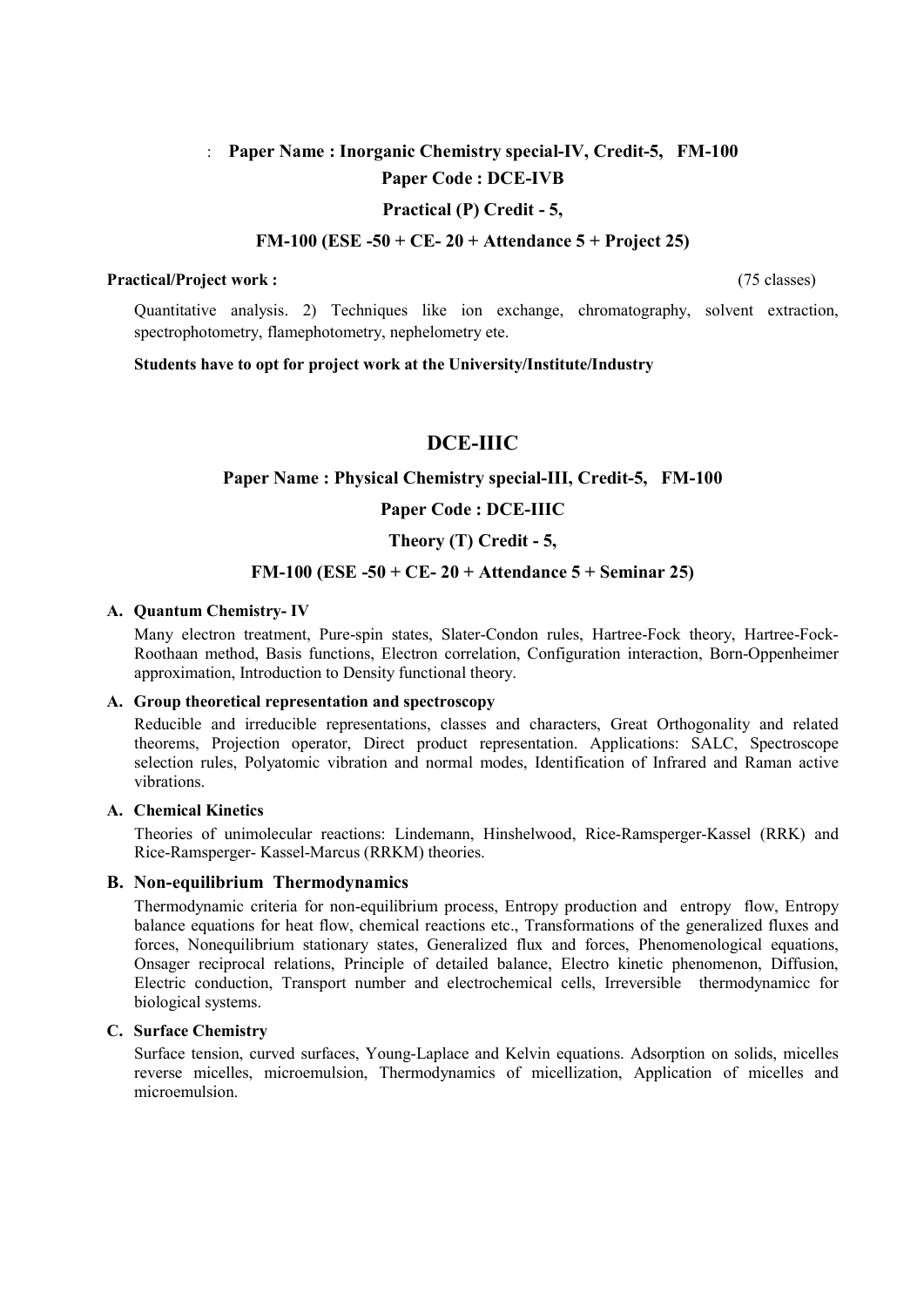#### Paper Name : Physical Chemistry special-IV, Credit-5, FM-100

### Paper Code : DCE-IVC

### Practical (P) Credit - 5,

#### FM-100 (ESE -50 + CE- 20 + Attendance  $5 +$  Project 25)

#### Practical :

- 1. Determination of  $pK_a$  of methyl red indicator spectrophotometrically.
- 2. Determination of  $pK_a$  of phenolphthalein indicator spectrophotometrically.
- 3. Study the effect of ionic strength on the kinetics of  $K_2S_2O_8 + KI$  reaction.
- 4. Study on the effect of ionic strength on the kinetics of  $KBrO<sub>3</sub> + KBr$  reaction.
- 5. Study the kinetics of inversion of cane sugar polarimetrically.
- 6. Tensiometric study on the micellization of a nonionic surfactant.
- 7. Experiments on: Computer application in solving different physicochemical problems.

#### Students have to opt for project work at the University/Institute/Industry

#### Text/Reference Books:

- 1. Quantum Chemistry ---- A.B. Sannigrahi
- 2. Quantum Chemistry ---- I.N. Levine
- 3. Quantum Chemistry ---- R.K. Prasad
- 4. Quantum Chemistry ---- Donald A McQuarrie
- 5. Elementary Quantum Chemistry ---- Frank L Pilar
- 6. Molecular Quantum Mechanics ---- P. Atkins and R. Friedman
- 7. Introduction to Quantum Mechanics ---- Linus Pauling and E. Bright Wilson
- 8. Quantum Mechanics in Chemistry ---- G. C. Schatz and M. A. Ratner
- 9. Introduction to quantum Chemistry ---- A. K. Chandra
- 10.Physical Chemistry, Quantum Chemistry and Molecular Interactions ---- Andrew Cooksy
- 11.Quantum Chemistry and Spectroscopy ---- Thomas Engel
- 12.Chemical Applications of Group Theory ---- F. A. Cotton
- 13.Group Theory and Chemistry ---- David M. Bishop
- 14.Molecular Symmetry and Group Theory ---- Robert L. Carter
- 15.Symmetry and Spectroscopy ---- B. C. Harris and M. D. Bertolucci
- 16.Group Theory and Quantum Mechanics ---- Michael Tinkham
- 17.Fundamentals of Molecular Spectroscopy ---- C.N.Banwell and E.M. McCash
- 18.Introduction to Molecular Spectroscopy ---- G.M. Barrow
- 19.Fundamentals of Photochemistry ---- K.K. Rohatgi-Mukherjee
- 20.Principles of Molecular Photochemistry ---- N.J.Turro, V. Ramamurthy and J.C. Scaiano

- 21.Unimolecular Reactions, 2nd ed------ K. A. Holbrook, M.J. Pilling, S.H. Robertson.
- 22.A Textbook of Physical Chemistry, Volume 5 -------K. L. Kapoor
- 23.Chemical\_Kinetics-------- Keith J. Laidler
- 24.Chemistry by Computer------- Stephen Wilson
- 25.Biophysocal Chemistry-----James P. Allen
- 26.Principles of Physical Biochemistry ---- K.E. van Holde, C. Johnson, P.S. Ho.
- 27.Principles of Biochemistry ------A. Lehninger, D. L. Nelson, M. M. Cox
- 28.Solid State Chemistry-----L. E. Smart, E.A. Moore
- 29.Principle Of Polymer Chemistry----- P..J.Flory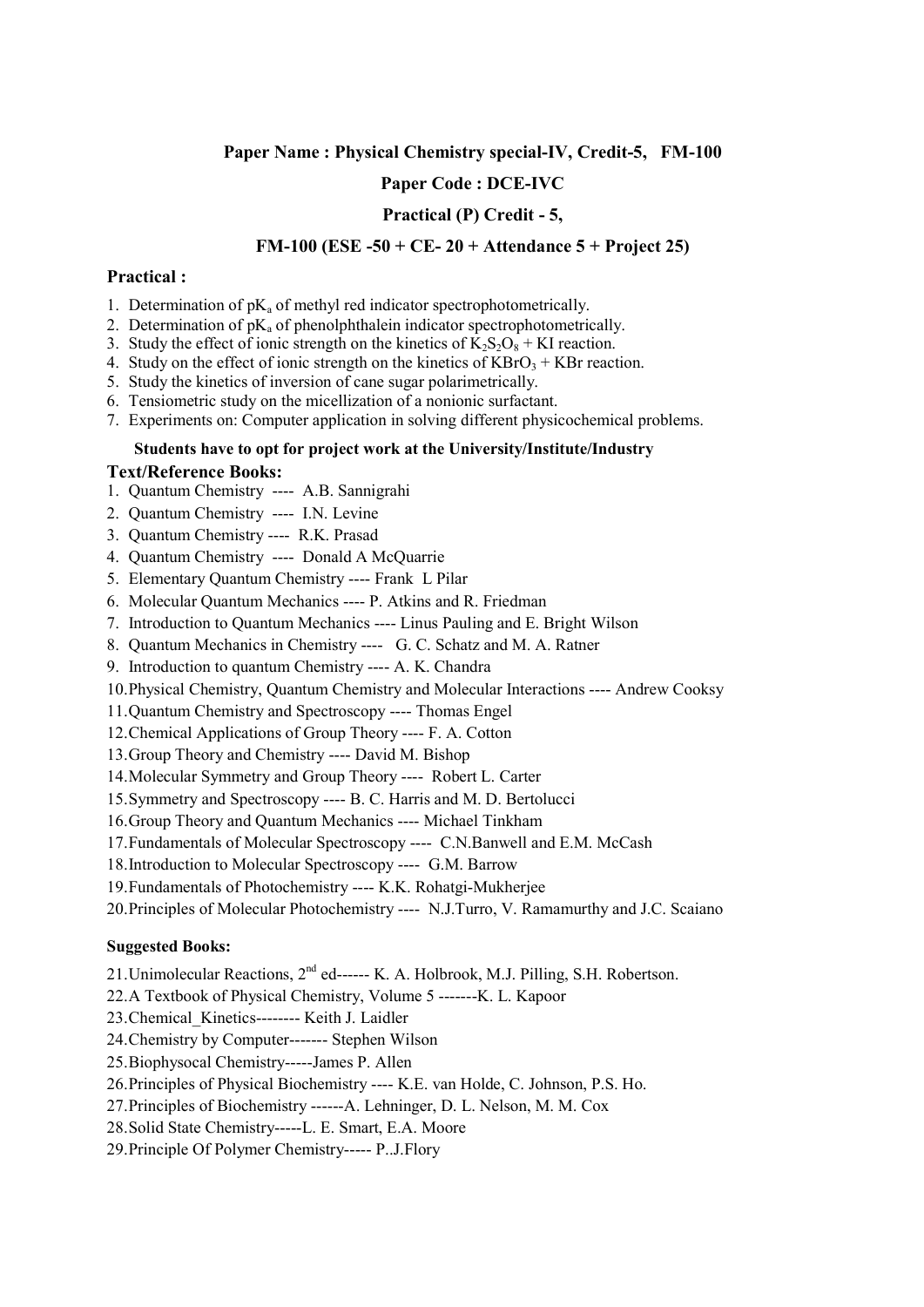30.An Introduction to X-ray crystalloghaphy--------M. M. Woolfson 31.Thermodynamics For Chemists ------- S. Glasstone 32.Textbook of Polymer Science ------ F. W. Billmeyer Jr. 33.Molecular Thermodynamics -------- D. A. McQuarrie, J.D. Simon 34.Modern ElectroChemistry -------- J. O'M. Bockris, A. K. N. Reddy 35.Introduction to solids ------ L. V. Azaroff 36.Elementary crystallography ------- M. J. Buerger 37.Molecular symmetry and group theory ------ Alan Vincent 38.Physical Chemistry of Polymer Solutions - - - - - K. Kamide, T. Dobashi 39.Theoretical Chemistry-------------S. Glasstone 40.Polymer Science ------ V.R. Gowariker, N. V. Viswanathan, J. Sredhar 41.Introductory Polymer Chemistry ------ G.S. Misra 42.Biophysical chemistry - Debajyoti Das

## Generic Elective papers

## Semester III

Paper Name: Environmental Chemistry,

#### Paper Code : GE-1A, Credit - 5,

FM-100 (ESE -50 + CE- 20 + Attendance-5, practical/project-25)

# Environmental Chemistry (T), Paper Code : GE-1A(T) Credit - 3,

FM-75 (ESE -50 + CE- 20 + Attendance-5)

### A. Geochemistry: (9 lectures)

Structure and chemistry of silicate and ore minerals; bulk composition of the earth, crust, & oceans; rock weathering, clay minerals and soil formation; cycling of chemical elements in the earth system.

#### B. Chemistry of waters: (10 lectures)

properties of water; sources of water and their linkages – hydrologic cycle; concepts of pH, Eh and their variations in waters; metal solubility, complexation and cheletion; aquatic life and water chemistry; organic and inorganic including radioactive water pollutants and their removal methods.

#### C. Atmospheric Chemistry: (12 lectures)

Physical and chemical properties of atmospheric air and their variation with latitude and altitude; chemical reactions in air and the residence time of  $CO<sub>2</sub>$  and the greenhouse gases aerosols, their chemistry, sources and transport; organic compounds in air and their sources; physical and health effects of air chemistry changes, global warming and acid rain.

#### D. Chemistry of waste substances: (12 lectures) (12 lectures)

Nature and types of various wastes such as mining, industrial, agricultural, municipal, medical and nuclear; chemical and biological treatment of wastes before disposal; chemistry of toxic inorganic and organic compounds in the environment and their interactions with living system.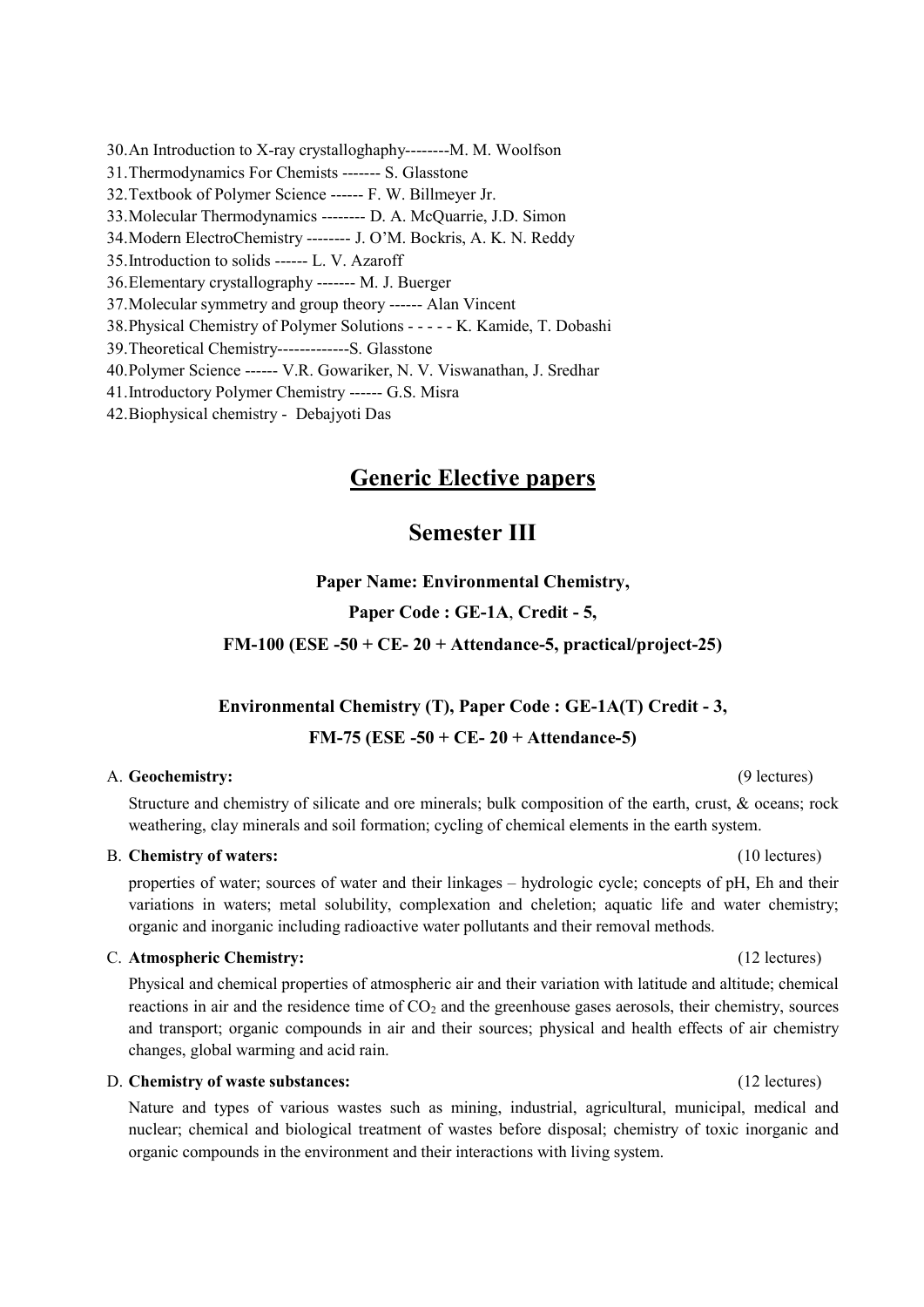### Environmental Chemistry (P),

### Paper Code : GE-1A(P) Credit -2, FM-25

Sample preparation methods: Types & calibration of standards for soil & water analysis. Chemical analysis of water & waste water; Analyses of wastes & solids; Air & gas analysis; Analysis of biological materials. Familiarity with instrumental techniques for basic Chemical analysis: chromatography, spectrophotometer, fluorometry.

#### Suggested Readings

- Manahan, S. E. 2000. Environmental Chemistry 7 th Edn. Lewis Publishers.
- Stumm, W. and Morgan, J.J. 2012. Aquatic Chemistry: Chemical Equilibria and Rates in Natural Waters, John Wiley & Sons. Wayne,
- R. P. 2000. Chemistry of Atmospheres: An Introduction to the Chemistry of the Atmospheres of Earth, the Planets, and their Satellites (3rd Ed.), Oxford University Press.
- Williams, I. 2001. Environmental Chemistry –a modular approach, Willey John & Sons Williams.
- R.J.P and Frausto da. J.J.R. 1996. The Natural Selection of the Chemical Elements, Oxford University Press.
- Willard, H.H., Merritt Jr, L.L., Dean, J.A. and Settle Jr, F.A. 1988. Instrumental methods of analysis. 7 th edition. United States: N. P. Web.

## Paper Name : Soil fertility & fertilizer use,

### Paper Code : GE-1B, Credit - 5,

#### FM-100 (ESE -50 + CE-  $20 +$  Attendance-5, practical/project-25)

# Soil fertility & fertilizer use (T), Paper Code : GE-1B(T) Credit - 3,  $FM-75$  (ESE  $-50 + CE- 20 + Attendance-5$ )

#### A. Soil fertility and soil productivity; nutrient sources –

fertilizers and manures; essential plant nutrients - functions and deficiency symptoms. Law of soil fertility soil and fertilizer nitrogen – sources, forms, immobilization and mineralization, nitrification, denitrification; biological nitrogen fixation; nitrogenous fertilizers and their fate in soils; management of nitrogenous fertilizers.

#### B. Soil and fertilizer phosphorus –

forms, immobilization, mineralization, reactions in acid and alkali soils; factors affecting on availability in soils; phosphatic fertilizers - behavior in soils and management under field conditions. Potassium - forms, equilibrium in soils and its significance; mechanism of potassium fixation; management of potassium fertilizers under field conditions.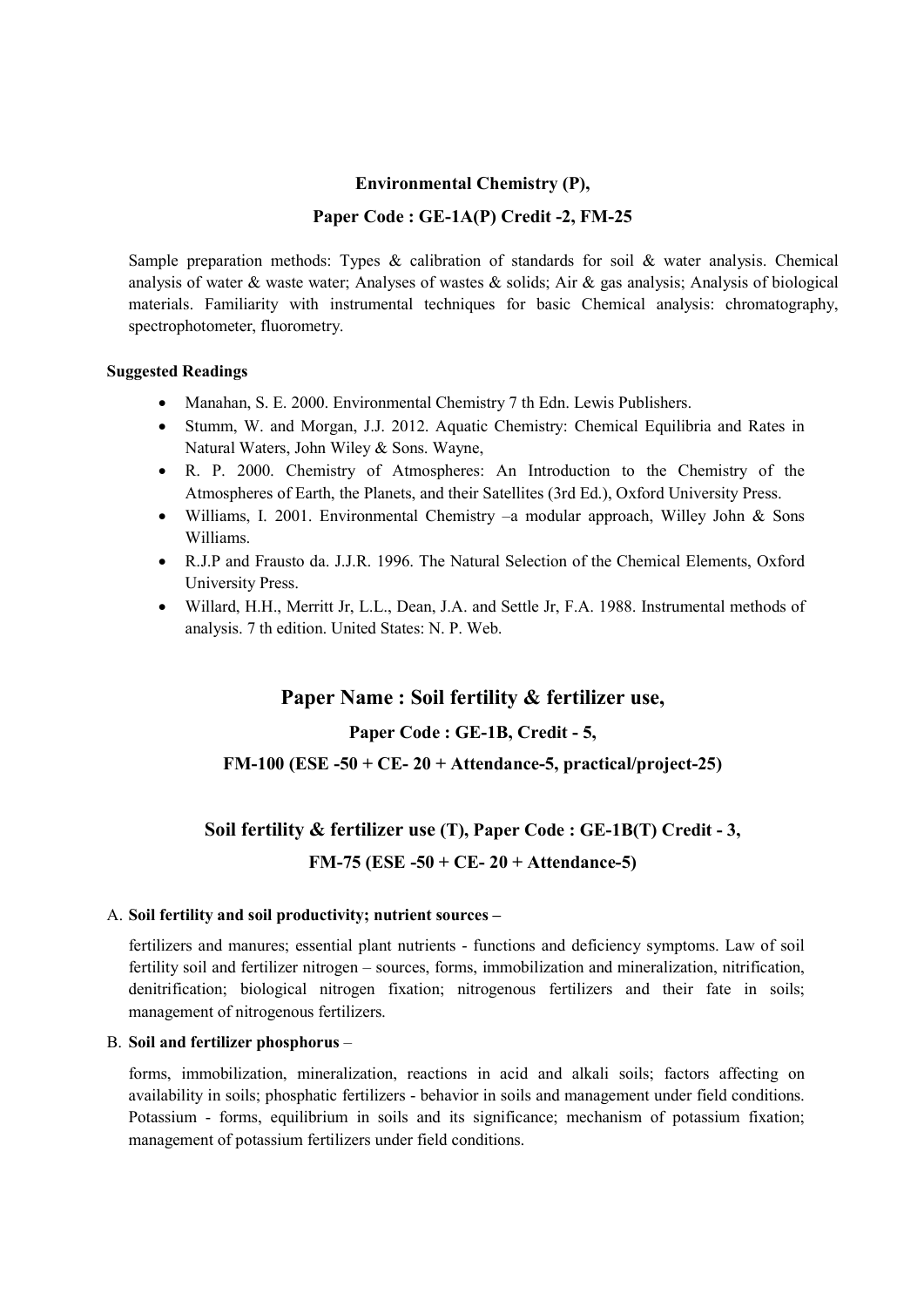#### C. Sulphur, Calcium and Magnesium:

source, forms, fertilizers and their behavior in soils; factors affecting their availability in soils; management of fertilizers. Micronutrients – critical limits in soils and plants; factors affecting their availability and correction of their deficiencies in plants; role of chelates in nutrient availability.

#### D. Fertilizer use efficiency;

blanket fertilizer recommendations and limitations; site-specific nutrient management; plant need based nutrient management; integrated nutrient management. Common soil test methods for fertilizer recommendations; quantity– intensity relationships; DRIS, soil test crop response. Soil fertility evaluation, tests; soil quality in relation to sustainable agriculture.

### Paper Name : Soil fertility & fertilizer use (P),

### Paper Code : GE-1B(P) Credit - 2, FM-25

#### Practical

Estimation of soil phosphate, Sulphate and Nitrate. Flame photometric detection Na & K.

#### Suggested Books

- Soil Chemical Analysis (1973) Jackson ML, Prentice Hall
- Soil Productivity and Crop Growth (1966) Raheja PC, Asia Publishing House
- Soil Management in India (1967), Arakeri HR, Asia Publishing House
- Fundamentals of Soil Science (1975) Turk Foth H D, Wiley Eastern University

## Paper Name : Advanced Material

## Paper Code : GE-1C Credit - 5,

### FM-100 (ESE -50 + CE- 20 + Attendance-5, practical/project-25)

### Advanced Material (T), Paper Code : GE-1C(T) Credit - 3,

### FM-75 (ESE -50 + CE- 20 + Attendance-5)

#### A. liquid crystals (12 lecture)

Mesomorphic behaviour, thermotropic liquid crystals, positional order, bond orientation, order nematic  $\&$ smectic mesophases, nematic transition & clearing temperature-homotropic, planer & schlieren textures, twisted nematic, chiral nematic, molecular arrangement in smectic A & Smectic B phases, optical properties of liquid crystals, Dielectric susceptibility & dielectic constants, Lyotropic phases & their description or ordering in liquid crystals,

#### B. Organic/Inorganic supramolecular chemistry: (10 lecture)

Basic terms and concepts, nature and types of supramolecular forces, self-assembly of metal atoms/coordination, metal-organic frameworks (MOFs).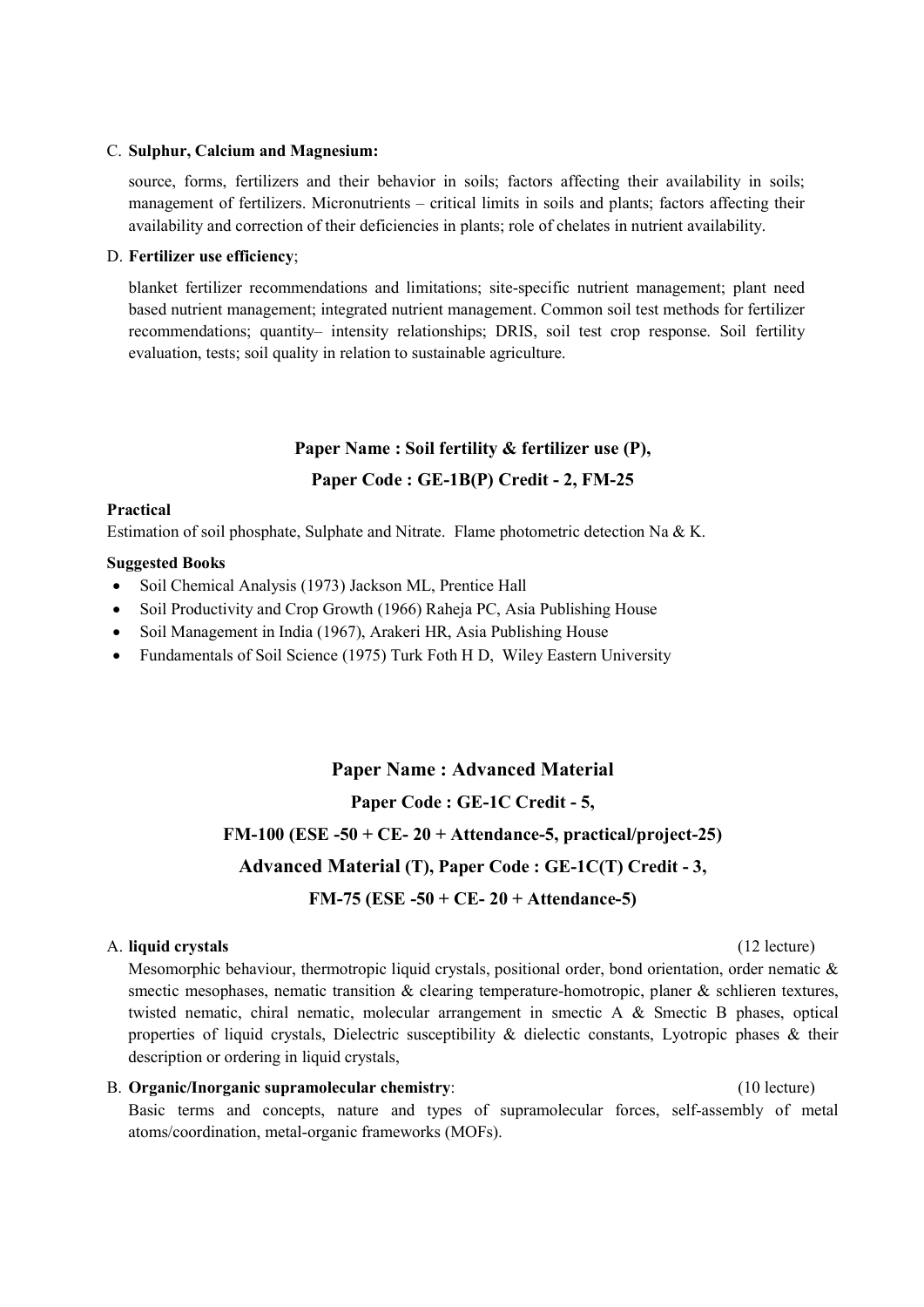# C. Thin films (10 lecture)

Thin Films and Langmuir-Blodgett Films, Preparation techniques, vaporation/sputtering, chemical process, MOCVD, sol-gel etc. growth technique, photolithography, properties and applications of thin and L-B films.

#### D. Nanotechnology and its applications: (10 lecture)

Introduction to nanoscience and technology, terminology and history, optical and semiconducting properties of nanoparticles, metallic nanoparticles, top-down and top-up fabrication, solution based and vapour phase synthesis, synthesis of frameworks, supports and substrates, physical and chemical vapour deposition, artificially layered materials, quantum wells, self-assembled nanostructers, supramolecular chemistry and morphosynthesis, dimensional control; carbon nanotubes, mesoporous meterials and metal organic frameworks.

### E. Composites: (10 lecture)

introduction to Nanocomposites, Composite material, Mechanical properties of Nano composite material: stress - strain relationship, toughness, strength, plasticity. Synthetic methods for various nanocomposite materials: mechanical alloying, thermal spray synthesis etc. Nano composites for hard coatings; DLC coatings; Polymer nanocomposites; Thin film nanocomposites; Applcations of nanocomposites in drug delivery), ionic conductors, molecular devices,

### F. Organic materials: (5 lecture)

Chemistry of graphine oxide & Fullerenes: Conducting organics, organic superconductors, magnetism in organic materials. Fullerenes: doped fullerenes as superconductors Fullerenes, ,

### G. Biopolymers (3 lecture)

## Paper Name : Advance Materials (P), Paper Code : GE-1C(P) Credit - 2, FM-25

#### Practical (30 classes) (30 classes)

Preparation of gold, silver, iron and zinc nano-material and their characterization by spectroscopy and dynamic light scattering.

- Material science and Engineering, W D Callister, Wiley.
- Solid State Chemistry, A R west.
- Modern Prospective in Solid State Chemistry, C N R Rao and J Gopalakrishnan.
- Principles of Polymer Science, Bahadur P and N.V Shastry, Narosa, New Delhi, 2000. 5. Polymer Science and Engineering, D.J.Williams, Prentice Hall Inc, New Jersy, 1971.
- Theory and Basics of Polymer Science, F.W. Billmeyer, John Wiley & Sons, NY,1984 7.P.M. Ajayan, L.S. Schadler and P.V. Braun, Nanocomposite Science & Technology - WileyVCH GmbH Co. 8. Chatopadhyaya.K.K, and Banerjee A.N, Introduction to Nanoscience and Nanotechnology
- C.N.R. Rao, A. Muller and A.K. Cheetham, The Chemistry of nanomaterials: Synthesis, Properties and Applications, Vol-I
- New direction in solid state chemistry C N R Rao and J Gopalkrishanan,  $2^{nd}$  Ed, Cambridge University Press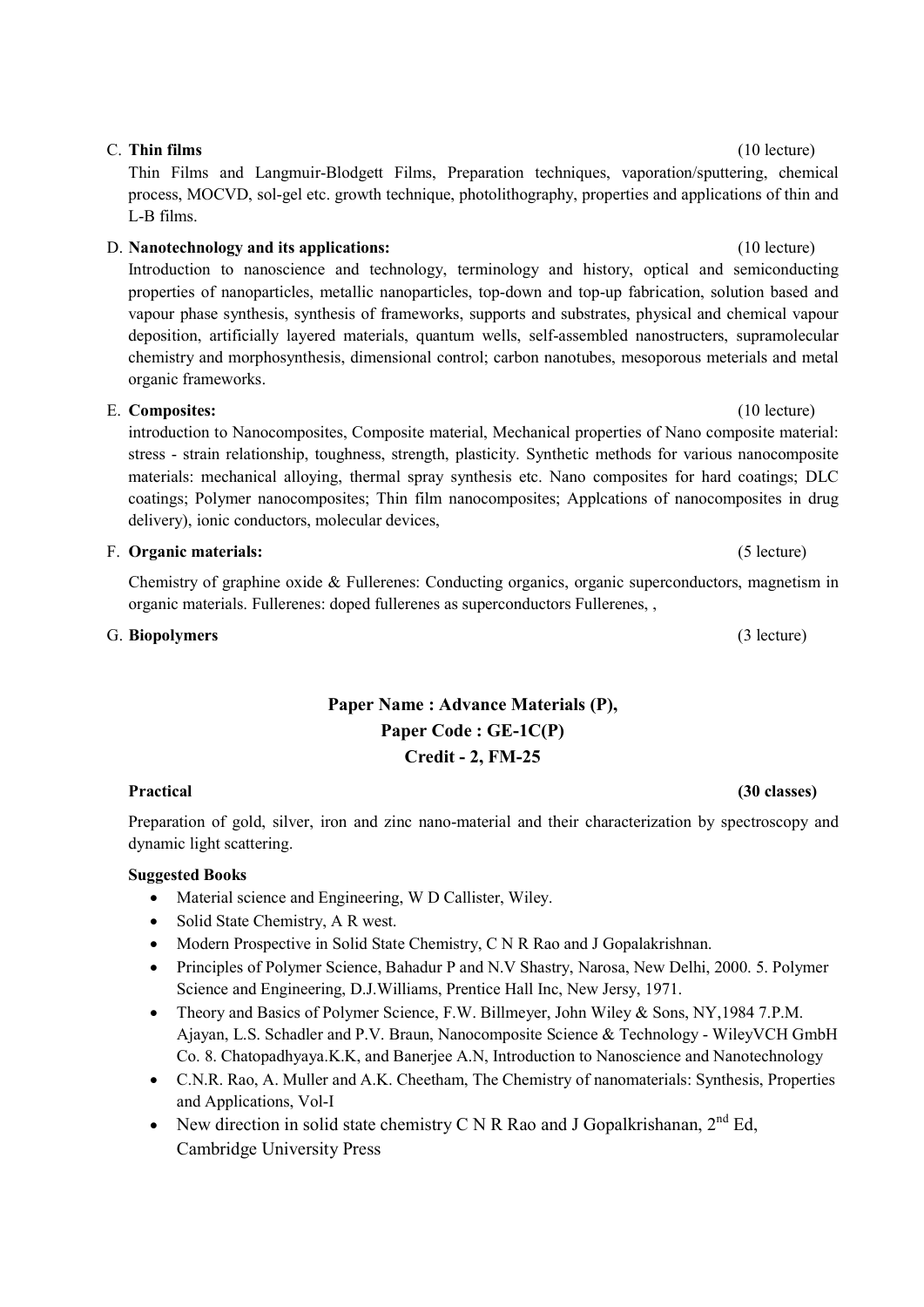## Generic Elective Papers

### Semester - IV

## GE<sub>2</sub>

### Paper Name : Biomolecules and their Biochemistry,

Paper Code : GE-2A Credit - 5,

#### FM-100 (ESE -50 + CE- 20 + Attendance-5, practical/project-25)

#### Biomolecules and their Biochemistry (T), Paper Code : GE-2A(T) Credit - 3,

#### FM-75 (ESE -50 + CE-  $20 +$  Attendance-5)

#### A. Carbohydrate: (8 lectures)

Classification, structure, general properties and functions of polysaccharides and complex carbohydrates; amino sugars, proteoglycans and glycoproteins.

Classification, structure, properties and functions of fatty acids, essential fatty acids, fats, phospholipids, sphingolipids, cerebrocides, steroids, bile acids, prostaglandins, lipoamino acids, lipoproteins, proteolipids, phosphatidopeptides, lipopolysaccharides.

#### C. Proteins: (12 lectures)

Peptide synthesis: chemical and Merrifield synthesis. Primary (peptide conformation, N- and C- terminal, peptide cleavage), Secondary (α-helix, sheet, random coil, Ramachandran plot), Tertiary and Quaternary structures of proteins. Cell free protain expression.

Historical perspective, general characteristics, nomenclature, IUB enzyme classification (specific examples), measurement and expression of enzyme activity, enzyme assay. Definitions of IU, Katal, enzyme turnover and specific activity. Methods for isolation, purification and characterization of enzymes, tests for homogeneity of enzyme preparation.

#### E. Nucleic acids (10 lectures)

Nucleic acids as genetic information carriers, experimental evidence e.g., genetic transformation, Hershey-Chase experiments, action spectrum, etc. Structure and function of nucleotides. Primary, secondary and tertiary structure of nucleic acids, DNA forms and conformations, Denaturation of DNA.

#### F. Chemistry of toxins (3) lectures) (3) lectures)

Classification, structure and mode of action of bacterial protein toxins.

#### Paper Name : Biomolecules and their Biochemistry (practical)

#### Paper Code : GE-2A(P) Credit - 2, FM-25

Detection and estimation of glucose, protein and lipid in their natural sources.

#### B. Lipids (10 lectures)

#### D. Enzymes (10 lectures) (10 lectures)

Practical (30 classes)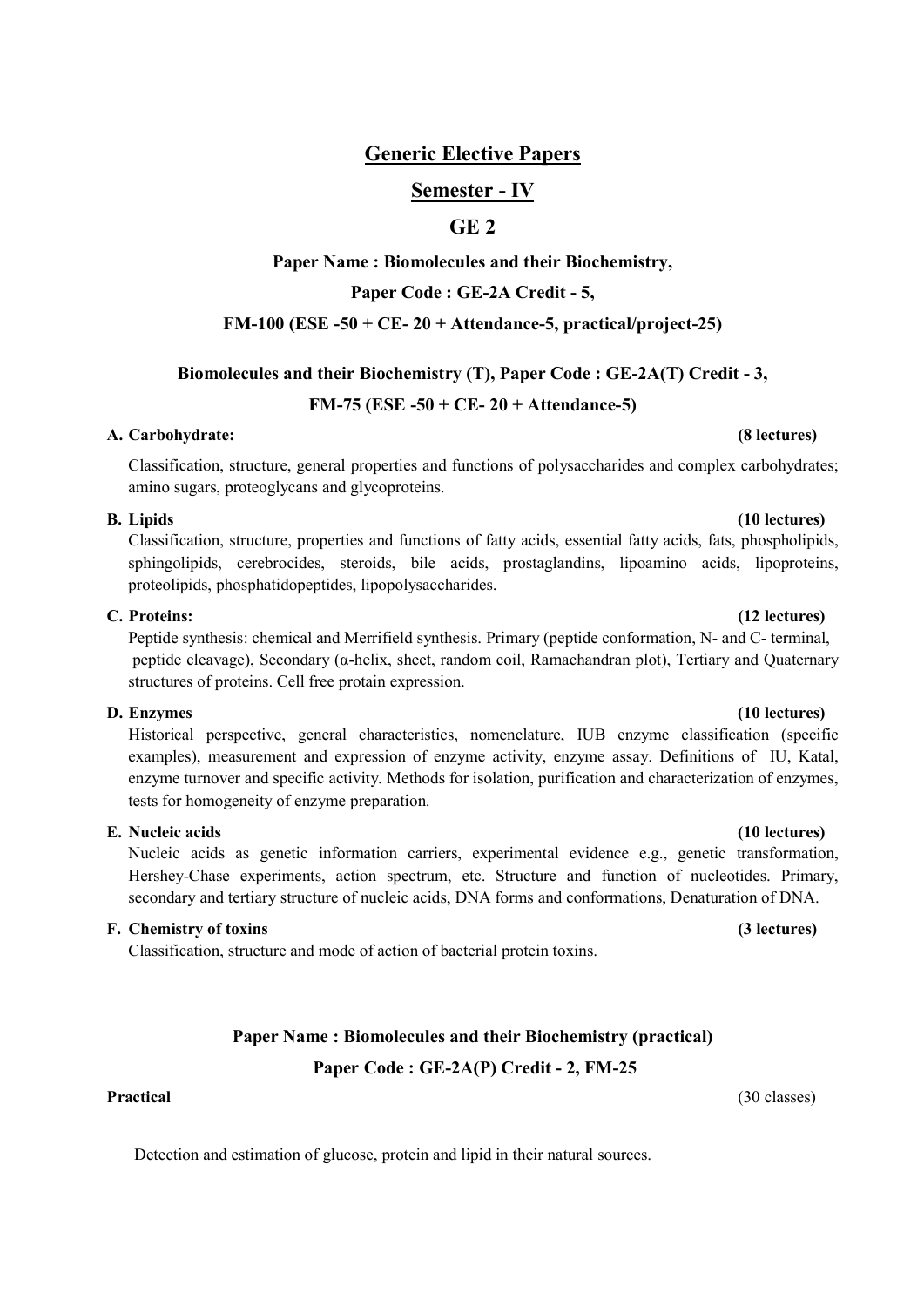#### Suggested Books

- Biochemistry (2011) D. Voet and J.G. Voet, pub. Wiley.
- Biochemistry" (2015) J.M. Berg, J.L. Tymoczko and L. Stryer, pub. W.H. Freeman
- Molecular Cell Biology (2012) H. Lodish, et al, pub. W.H. Freeman.
- Molecular Biology of the Cell" (2014) B. Alberts et al., pub. Garland.
- Practical Skills in Biomolecular Sciences" (2012) R. Reed, D. Holmes, J. Weyers and A. Jones, pub. Prentice Hall.
- Principles and problems in physical chemistry for biochemists (2001) N.C. Price, R.A. Dwek, R.G. Ratcliffe and M.R. Wormald, pub. Oxford University Press.

## Paper Name : Medicinal Chemistry

### Paper Code : GE-2B Credit - 5,

### FM-100 (ESE -50 + CE-  $20 +$  Attendance-5, practical/project-25)

### Medicinal Chemistry (T), Paper Code : GE-2B(T) Credit - 3,

### FM-75 (ESE -50 + CE- 20 + Attendance-5)

### A. Molecular Recognition in Drug-Receptor Binding Molecular forces, Binding energetics

B. Enzyme Inhibitors: Modes of inhibition, General approaches.

#### C. Important Drugs:

- i. Antibacterial Drugs: Major drug classes, Drug resistance
- ii. Antiviral Drugs i. Description of viruses ii. Major drug classes iii. Drug resistance
- iii. Anticancer Drugs, Major cancer drug targets, MOA of anticancer drugs, Drug resistance
- iv. Analgesic Drugs
- v. anesthetics (general, local)
- vi. Neurotransmitters (adrenergic, cholinergic effects; psychopharmacology)
- vii. CNS depressants (sedative/hypnotic, major/minor tranquilizers), CNS stimulants
- viii. Steroids

D. Drug Metabolism: Phase I metabolism, Phase II metabolism

E. Prodrug Design: Bioprecursor prodrugs, Carrier-linked prodrugs

### Medicinal Chemistry (P), Paper Code : GE-2B(P) Credit - 2,

### FM-75 (ESE -50 + CE-  $20 +$  Attendance-5)

Practical: same as Biomolecules and their Biochemistry:

- Principles Of Medicinal Chemistry Druf Design , Deniz Ekinci
- An Introduction to Medicinal Chemistry, Graham L Patrick
- Textbook of Medicinal Chemistry, V.Alagarsamy